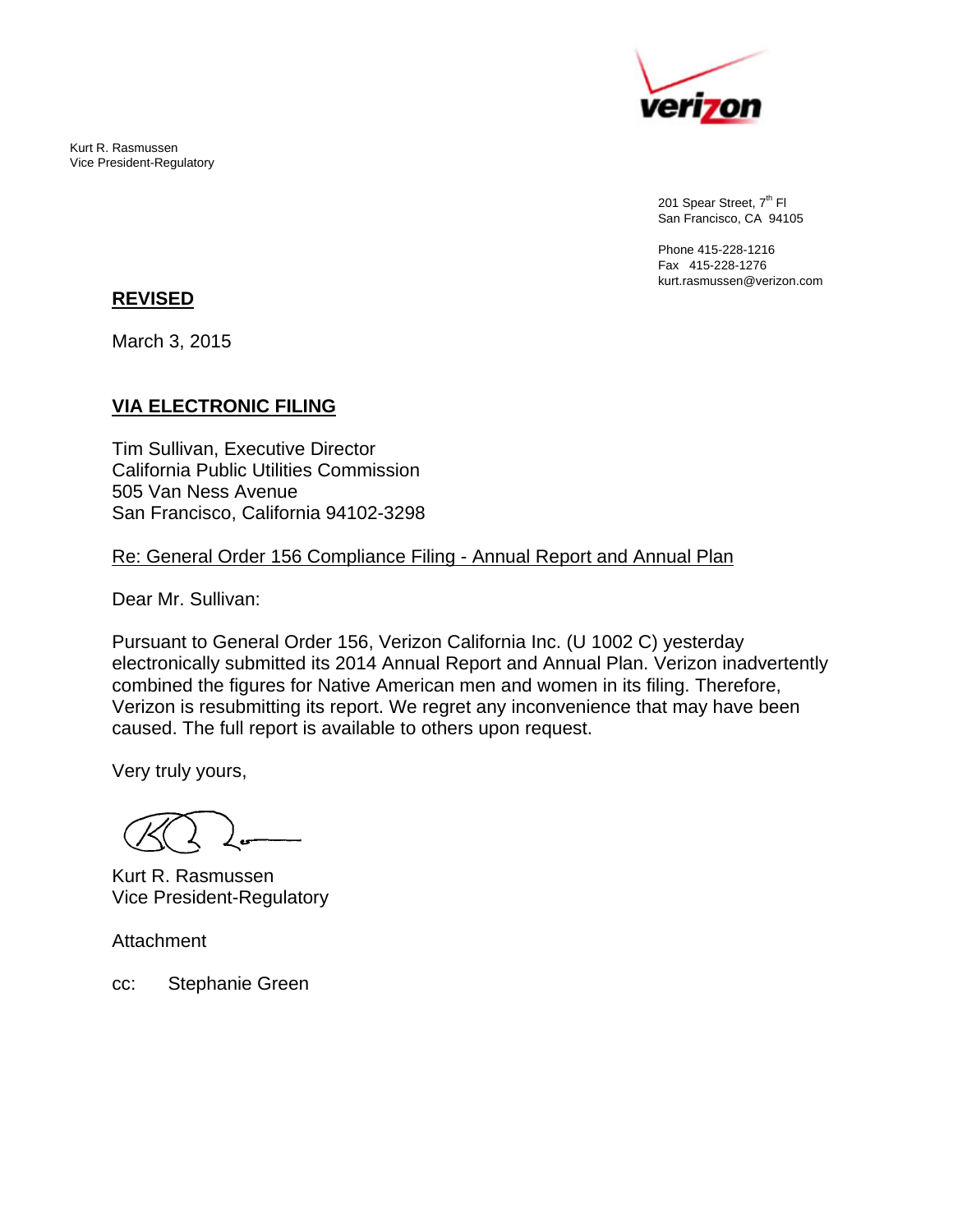

**2014**

# **WOM MEN, M MINOR RITY, A AND DIS SABLE ED VET TERAN N BUSI NESS ENTE RPRIS SE ANNUAL REPORT AND ANNUAL PLAN**

**C CPUC**

**A ANNUA AL REP PORT**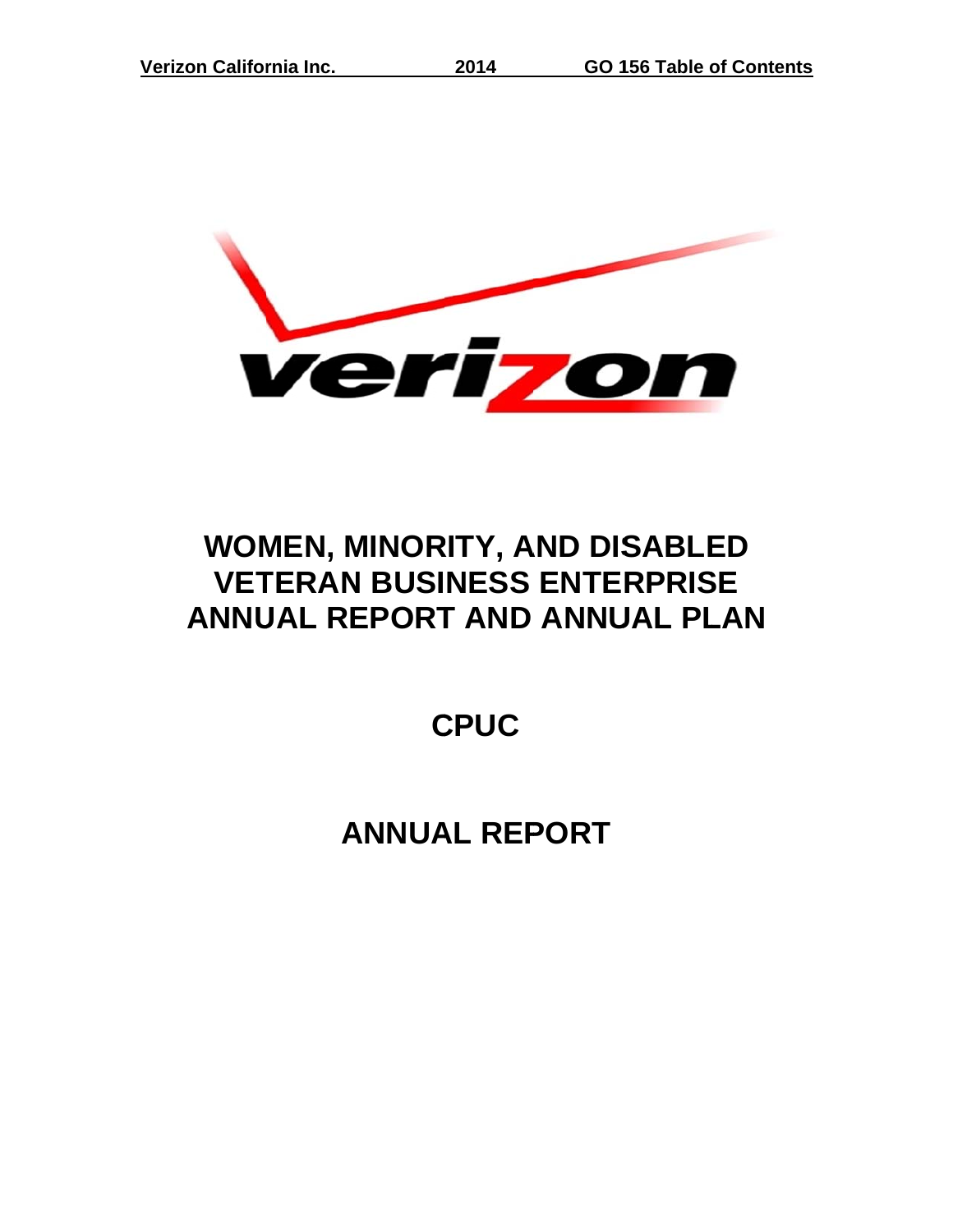#### **WOMEN, MINORITY, AND DISABLED VETERAN BUSINESS ENTERPRISE ANNUAL REPORT AND ANNUAL PLAN Table of Contents**

| GO 156<br><b>Section</b> | <b>Description</b>                                                                  |    |  |  |  |  |  |  |
|--------------------------|-------------------------------------------------------------------------------------|----|--|--|--|--|--|--|
|                          | Introduction                                                                        | 1  |  |  |  |  |  |  |
|                          | Overview                                                                            | 2  |  |  |  |  |  |  |
|                          | <b>Annual Report</b>                                                                |    |  |  |  |  |  |  |
| 9.1.1                    | Description of WMDVBE program activities - internal & external                      | 3  |  |  |  |  |  |  |
| 9.1.2                    | Summary of WMDVBE purchases                                                         | 16 |  |  |  |  |  |  |
| 9.1.3                    | WMDVBE program expenses                                                             | 17 |  |  |  |  |  |  |
| 9.1.4                    | Description of progress in meeting or exceeding set goals                           | 18 |  |  |  |  |  |  |
| 9.1.5                    | Summary of prime contractor utilization of WMDVBE subcontractors                    | 19 |  |  |  |  |  |  |
| 9.1.6                    | A list of WMDVBE complaints received and current status                             | 20 |  |  |  |  |  |  |
| 9.1.7                    | Summary of purchases and/or contracts in excluded categories                        | 21 |  |  |  |  |  |  |
| 9.1.8                    | Description of efforts to recruit WMDVBE suppliers in low utilization<br>categories | 22 |  |  |  |  |  |  |
| 9.1.9                    | Document and data retention policy                                                  | 24 |  |  |  |  |  |  |
| 9.1.10a                  | Fuel procurement report                                                             | 25 |  |  |  |  |  |  |
| 9.1.10b                  | Renewable and non-renewable energy report                                           | 26 |  |  |  |  |  |  |
|                          | <b>Annual Plan</b>                                                                  |    |  |  |  |  |  |  |
| 10.1.1                   | Short-term, mid-term, and long-term goals                                           | 27 |  |  |  |  |  |  |
| 10.1.2                   | Description of WMDVBE planned program activities - internal & external              | 28 |  |  |  |  |  |  |
| 10.1.3                   | Plans for recruiting WMDVBE suppliers in low utilization areas                      | 32 |  |  |  |  |  |  |
| 10.1.4                   | Plans for recruiting WMDVBE suppliers in "excluded categories"                      | 33 |  |  |  |  |  |  |
| 10.1.5                   | Plans for subcontracting                                                            | 34 |  |  |  |  |  |  |
| 10.1.6                   | Plans for complying with WMDVBE guidelines                                          | 35 |  |  |  |  |  |  |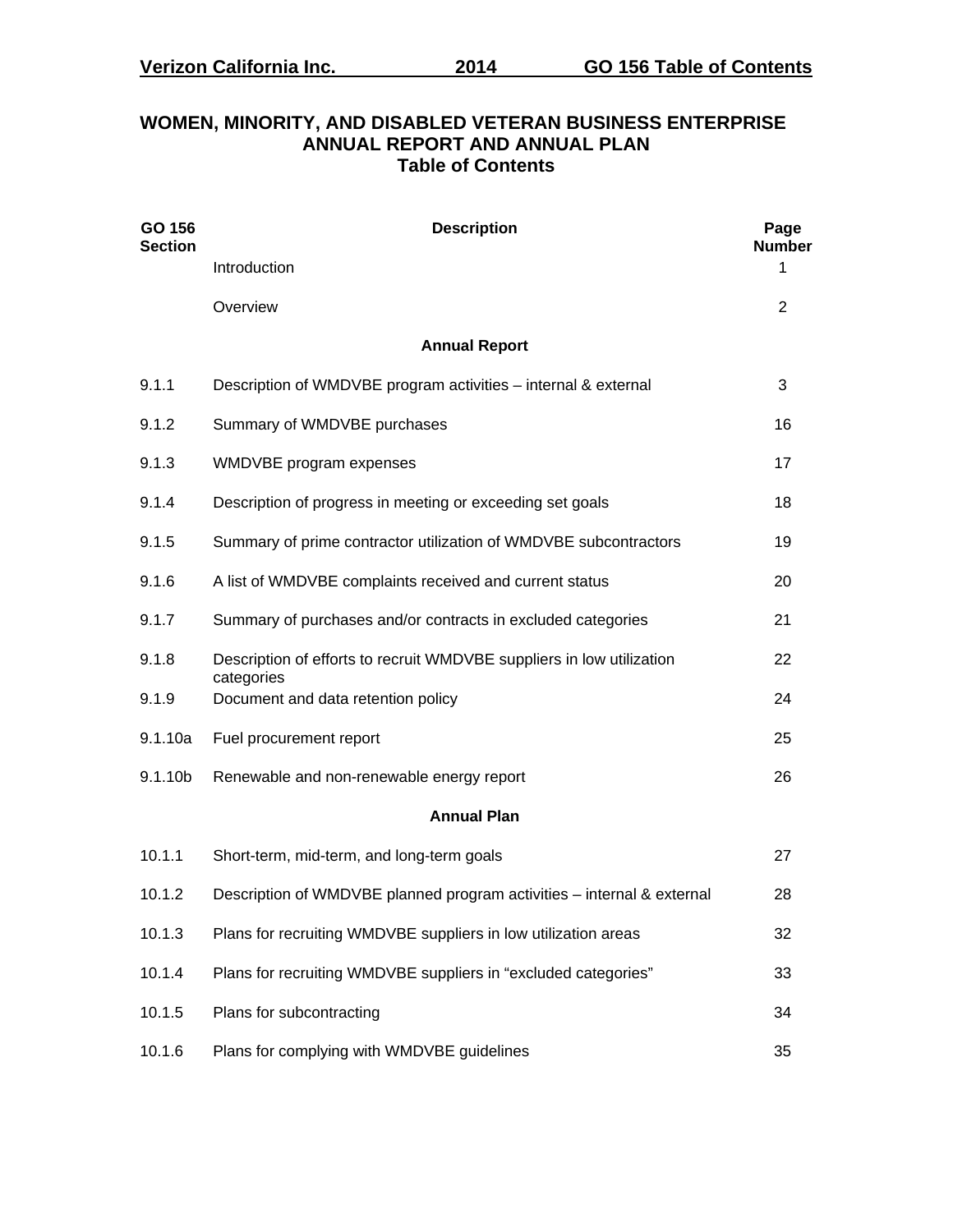# **INTRODUCTION**

Verizon California Inc. (U 1002 C) ("Verizon") submits this 2014 Annual Report and Annual Plan in compliance with GO 156, Sections 9 and 10. Section 9 of the California Public Utilities Commission's (CPUC) General Order 156 requires utilities to electronically file an annual report discussing ten topics. Section 10 of GO 156 requires utilities to discuss its plans to increase the following reporting year expenditures. Verizon reports on a calendar year basis (January 1 – December 31).

Diversity is a corporate imperative at Verizon. Aligning with our customer base, engaging our communities, and attracting and retaining talented individuals are critical to our success. To integrate supplier diversity into our business, we focus on three areas: education and awareness, partnership development, measurement and accountability.

Our Supplier Diversity Program supports providing procurement opportunities to, women, minority and service disabled veteran owned business enterprises (WMDVBE). Supplier Diversity is an element of Verizon's strategy to grow and compete in the marketplace, and provides customers with the highest quality and service. By including supplier diversity in our supply chain, we can strategically accomplish two goals: 1) we position our business for success through better quality and innovation, and 2) we contribute to the economic prosperity of the communities we serve.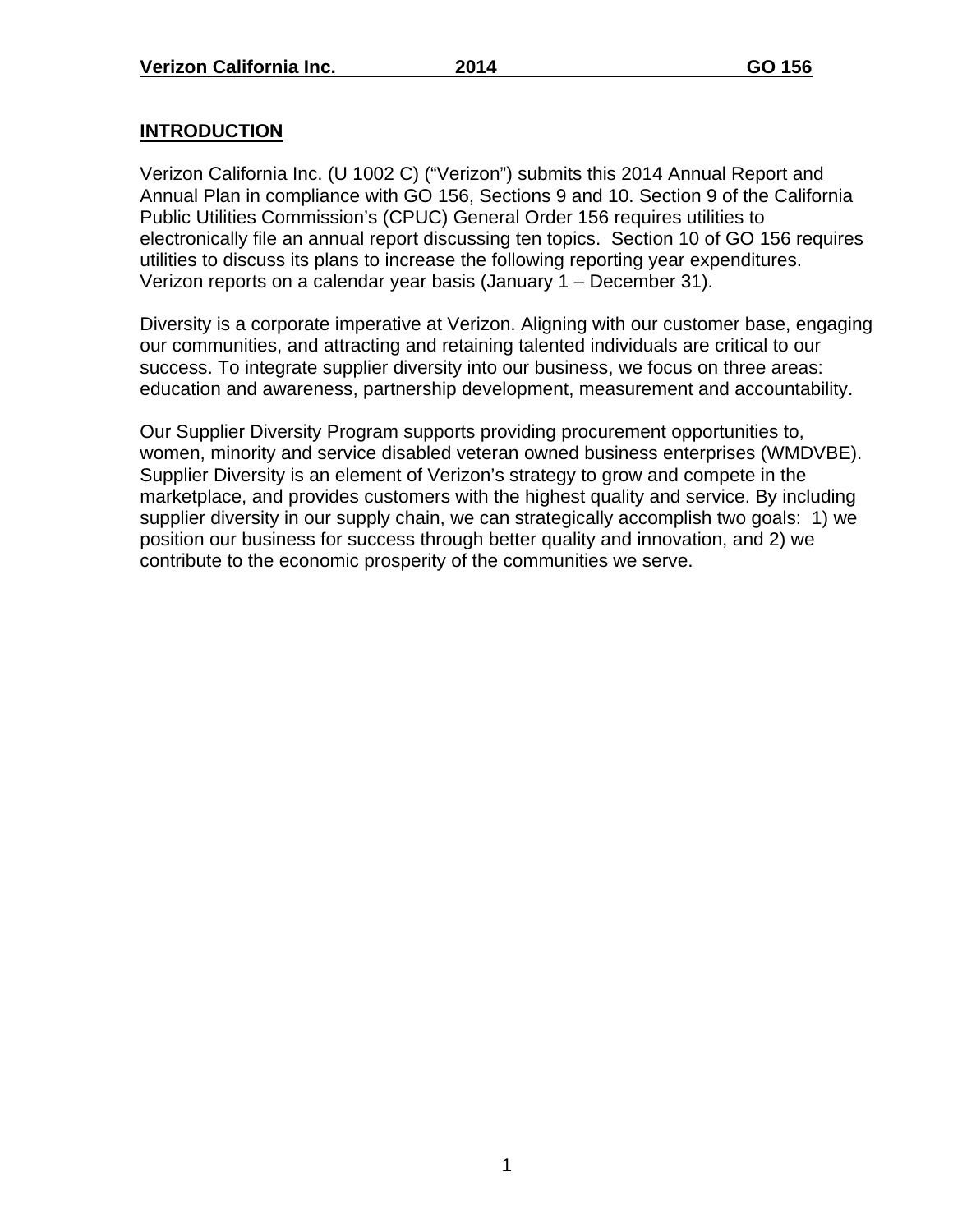# **OVERVIEW**

In 2014, Verizon spent 49.1% of its procurement dollars with WMDVBEs exceeding all GO 156 diversity spend goals. These results support our longstanding commitment to the inclusion and utilization of diverse suppliers throughout our supply chain.

Verizon is committed to promoting and integrating WMDVBEs into our supply chain. We believe that including WMDVBEs in our sourcing process can provide us the greatest opportunity to develop the most innovative, highest quality, and most cost-effective business solutions. Through direct experience, we know that inclusion of WMDVBEs in our business can enable us to deliver business benefits and outstanding results that could otherwise not be possible. We strive to ensure that our business leaders have a broad understanding of the business case for working with WMDVBEs and the competitive advantage that a robust supplier diversity process can provide the company.

In the following sections of this report, Verizon discusses each topic in Sections 9.1.1 through 10.1.6.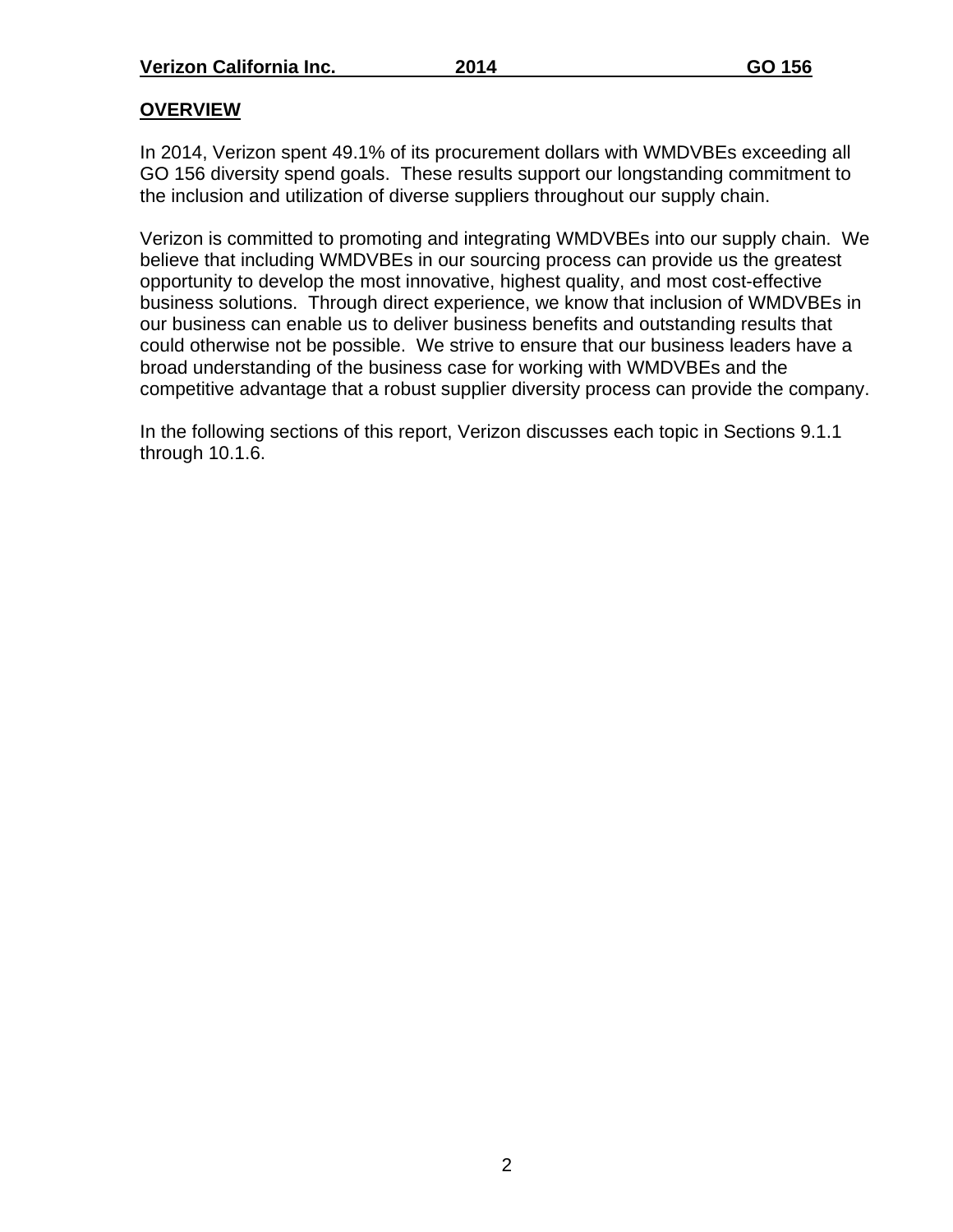**GO 156, §9.1.1: A description of WMDVBE program activities engaged in during the previous calendar year. Internal program activities.**

# **INTERNAL PROGRAM ACTIVITIES**

#### Key Procurement Opportunities

As Verizon continues to introduce new technologies throughout California, the impact has led to new and exciting opportunities for customers and also for the supplier base providing the support for those technologies. In 2014, Verizon continued to enhance the power and reliability of the company's networks concentrating on broadband initiatives and supplying opportunities to a wide spectrum of vendors providing everything from data network architectures to underground cable installation.

### Verizon Supplier Diversity Team

Verizon Supplier Diversity team's mission is to identify qualified WMDVBEs, drive the growth of diverse spend and build sustainable value-added partnerships. These valueadded partnerships strengthens the communities we serve and creates a value-growth strategy for our shareholders. At Verizon, we strive to provide maximum opportunity for WMDVBEs to compete on an equal basis with all other suppliers who meet our product, service, procurement and contractual requirements.

We understand a successful supplier diversity program requires objective setting, goals alignment and relationship management. We make a point to develop strong relationships with WMDVBEs to assist them in achieving success. The team manages programs to optimize exposure and ensure WMDVBEs are given opportunities to compete for our business, and we have developed very detailed metrics and reports that enable us to effectively monitor our results and identify areas of improvement and opportunities.

Verizon supports numerous outreach/advocacy organizations, which promote and support the development of WMDVBEs through memberships, board of directors and committee positions, as well as sponsorships. Our sponsorships and participation with these organizations give us the opportunity to make valuable business connections and partnerships, while providing additional training, support, and capacity building assistance to diverse business.

#### WMDVBE Contract Commitments

We continue to build into our contracts WMDVBE commitments with suppliers in support of our principles and to encourage diversity in supplier development, growth and utilization. We believe that driving diverse supplier utilization through our supply chain will fuel the economy in the diverse business community and provide a multiplier effect for diverse business utilization.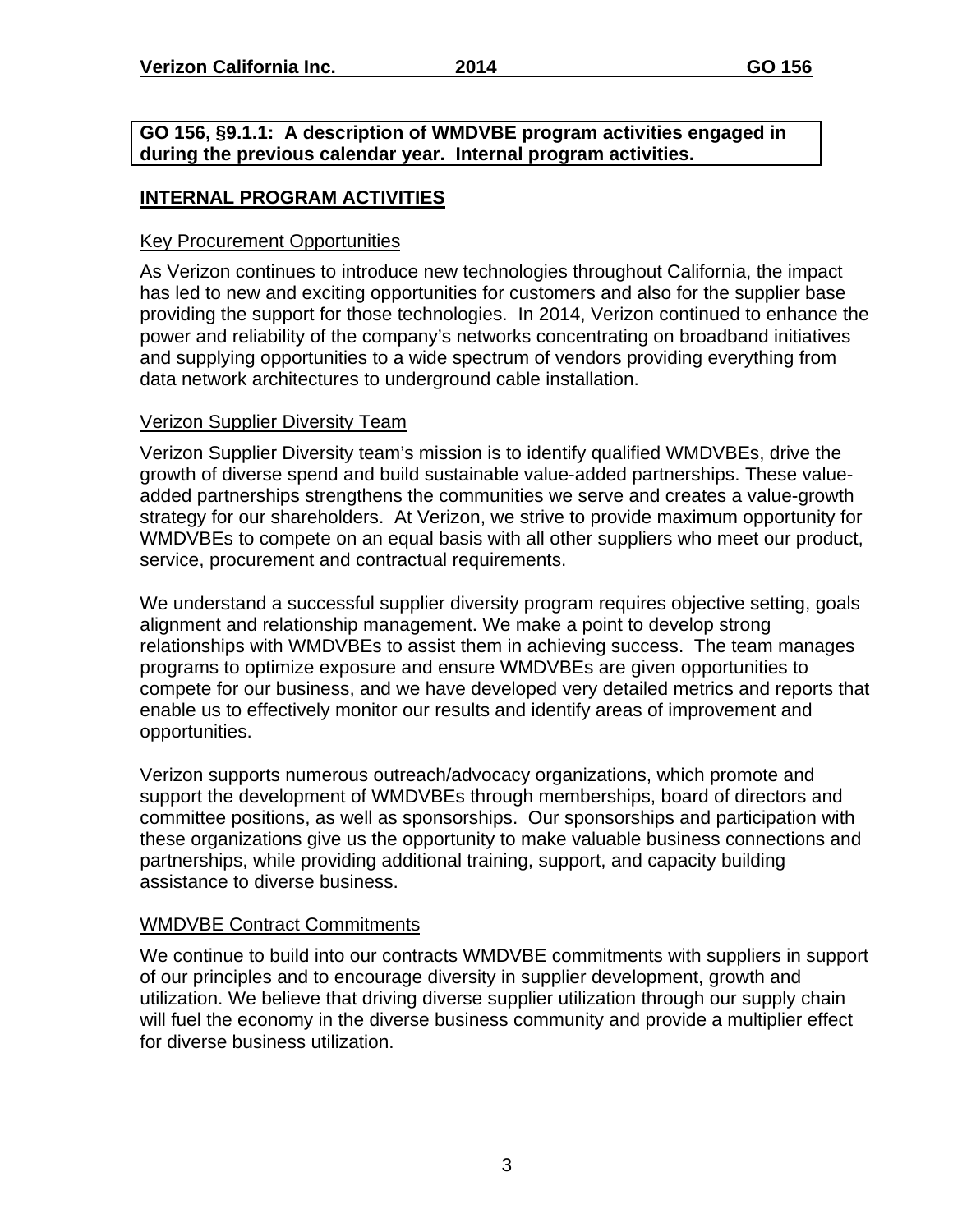# Annual Plans

Verizon's purchases of goods and services are obtained via a competitive bid process for contracts over \$1M and managed by Sourcing Process Leaders ("SPLs") within Verizon's Strategic Sourcing organization. The Strategic Sourcing organization's performance agreements include WMDVBE goals and objectives.

# Employee Education

- **Supplier Diversity Awareness Training** Verizon continued to focus on its employee supplier diversity education training. Supplier Diversity single points of contact are subject matter experts who provide information on certifications, reinforce the business case for supplier diversity, and continually educate the Strategic Sourcing organization on the various diversity resources for the identification of diverse suppliers. To enhance awareness training, in 2014, the Supplier Diversity Team implemented on-line Supplier Diversity Training specifically for the Strategic Sourcing organization.
- **Business Group Meetings and Conferences** –The Supplier Diversity team participates in business group meetings and conferences. During these meetings, with line of business senior leaders, the team is able to share supplier diversity goals, results and initiatives. Follow-up meetings take place to insure Verizon makes progress toward meeting its supplier diversity goals.

# Supplier Diversity Champions

Verizon has Supplier Diversity Champions within Sourcing and Procurement and other internal organizations. These champions identify minority business opportunities and advocate at all employee levels by educating employees on the benefits of Supplier Diversity within the company and the corporate community. Verizon has a network of Supplier Diversity champions in Procurement, Marketing and the various lines of business that help broadcast and support Verizon's Supplier Diversity initiatives within their departments and the business community. The champions also educate diverse suppliers on certification and verification, on-line registration, small business development and how to do business with Verizon. These advocates also attend and participate at many outreach events such as trade fairs, conferences, community fairs, and business development workshops.

# Capacity Building Program - Premier Supplier Academy

In 2014, Verizon expanded its efforts with the Premier Supplier Academy (PSA) to grow our direct supplier procurement. The PSA provides an invaluable opportunity for invited WMDVBE's to meet with Verizon's prime suppliers; enables Verizon's primes to develop new business relationships; encourages our prime suppliers to provide additional opportunities for women, minority and service disabled veteran owned businesses to participate in their procurement process. The PSA consists of two segments: 1) How to Do Business Workshops and 2) Supplier Diversity Fairs.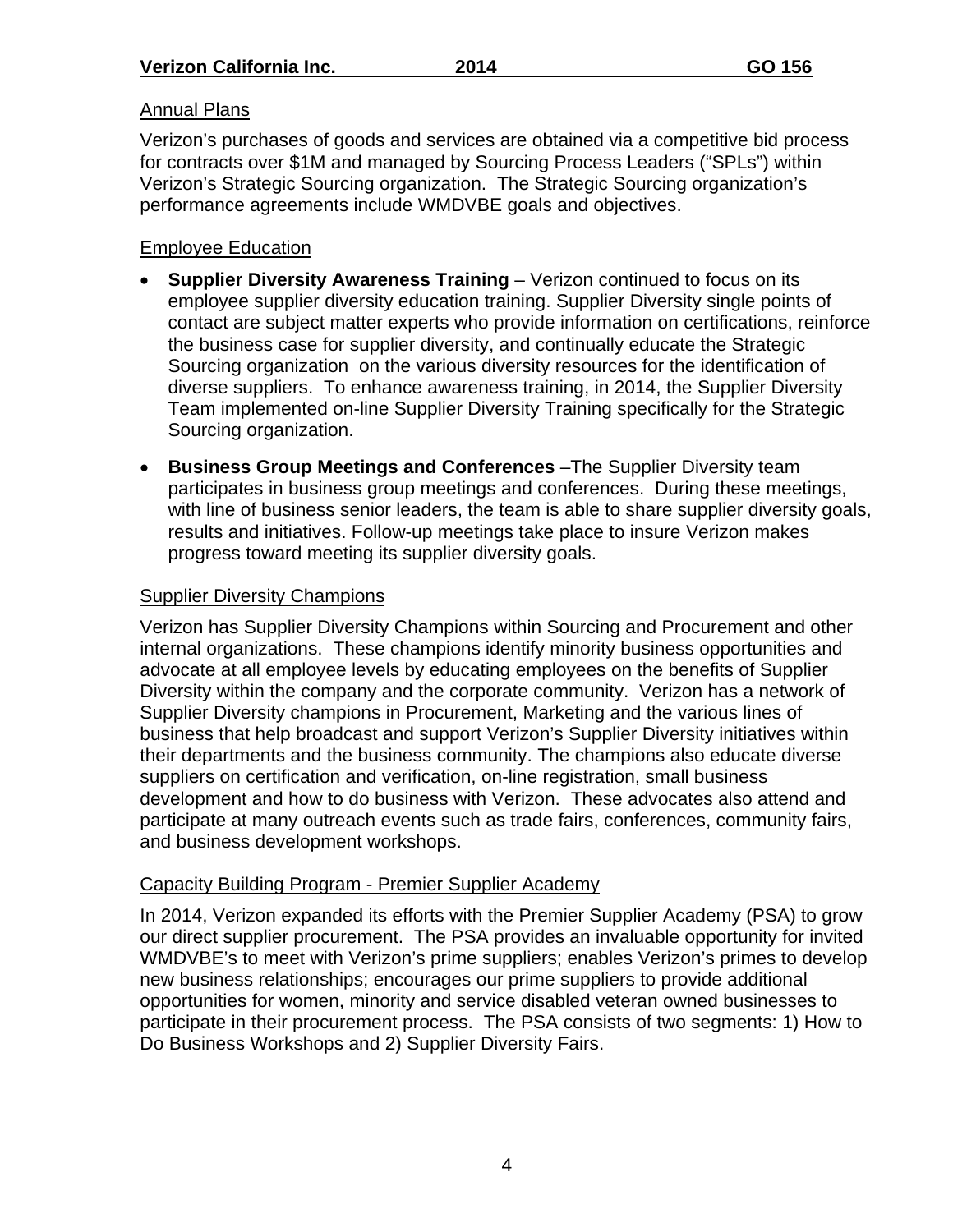# **How To Do Business Workshops**

- First quarter 2014, Verizon's prime supplier for staffing and contingent workforce services, met with seven (7) minority, women and service disabled veteran owned business enterprises (WMDVBEs) to discuss second-tier opportunities and to discuss contingent workforce staffing opportunities.
- Third quarter 2014, Verizon Federal met with six (6) WMDVBEs to discuss second-tier government contract opportunities.

# **Supplier Diversity Fair**

- Second quarter 2014, Verizon Multi-Cultural Marketing team met with nine (9) WMDVBEs firms to discuss opportunities in the Marketing services areas such as printing, marketing, signage and promotional products. The PSA Supplier Diversity Marketing Fair provided diverse suppliers an opportunity to gain a better understanding of Verizon's marketing business needs and compatibilities.
- Fourth quarter 2014, Verizon Wireless Network Services and Supplier Diversity teams conducted a PSA Supplier Diversity Network Services Fair and met with seven (7) WMDVBEs to discuss procurement opportunities in data antenna services, network engineering, cell site construction and maintenance.

# Internal Communication

In 2014, the Verizon Supplier Diversity team continued with an extensive internal communications effort:

- 1. Verizon issued comprehensive reports that tracked supplier diversity progress. Verizon also issued reports that tracked progress toward California WMDVBE goals. Verizon's Supplier Diversity Leadership team provided detailed presentations about progress to Verizon business unit leaders, other key internal stakeholders, external advocacy groups, and WMDVBE suppliers.
- 2. Verizon's supplier diversity website provides current information on certification and registration, supplier selection criteria, contact information, and other pertinent information for prospective suppliers.

# Key California Initiatives

Each year, Verizon strives to exceed its supplier diversity goals. To do so, the Supplier Diversity team focuses on initiatives designed to integrate diversity into our procurement process and garner company-wide participation. There were several keys initiatives for 2014 including the following: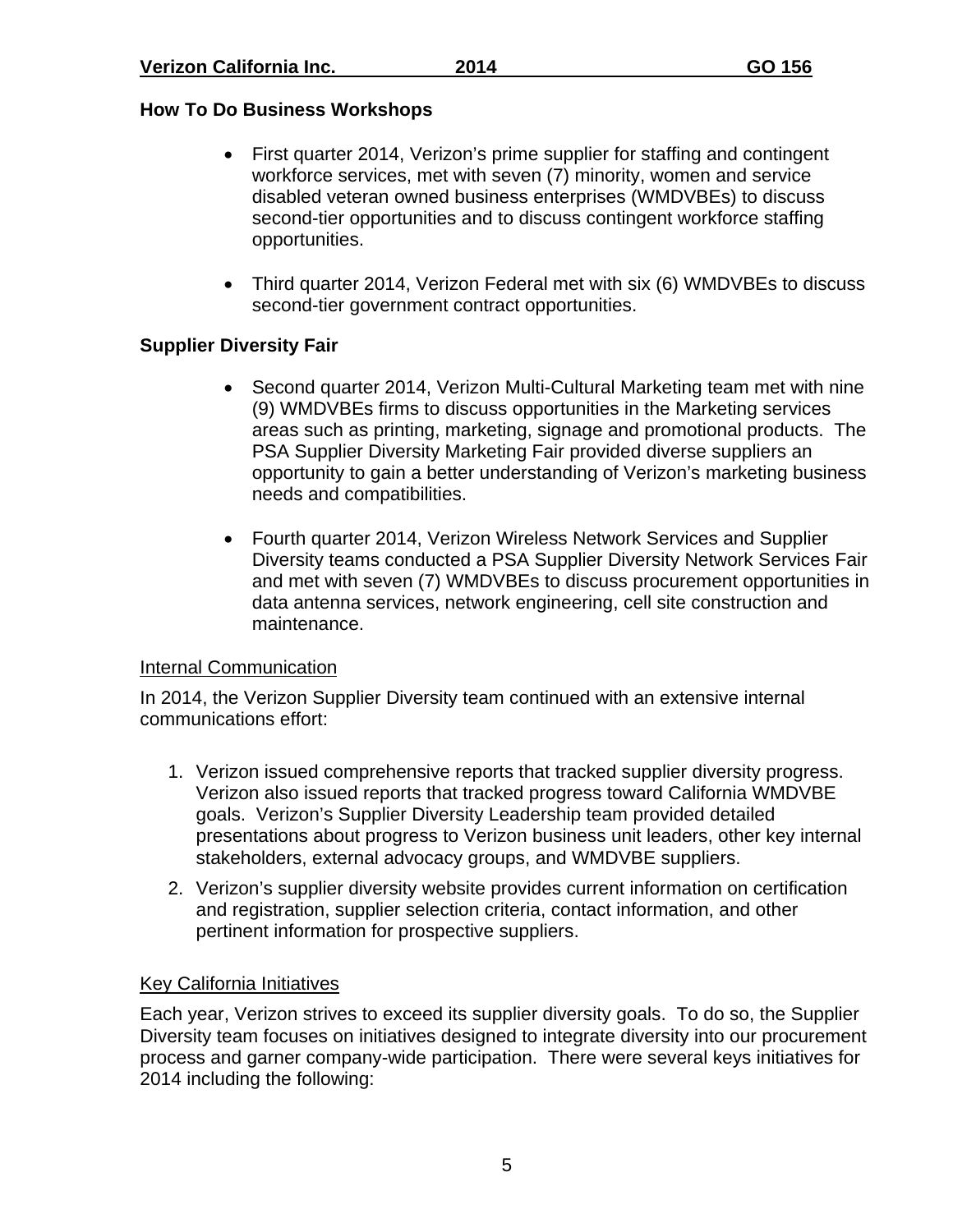**Verizon California Inc. 2014 GO 156** 

**Focus on Business and Procurement Opportunities:** Verizon continued to focus on business and procurement opportunities associated with network services, workforce enhancement and service agreements in continued support of building the infrastructure for our FiOS and 4G LTE networks. Verizon's Supplier Diversity team led a strategic cross-functional effort to identify key focus areas, closely monitored improvement, examined service areas and found ways to infuse those areas with WMDVBE to ensure progress was made to meet its WMDVBE goals.

**Cross Functional Teams:** The Supplier Diversity team worked directly on crossfunctional teams to ensure that WMDVBE were considered for opportunities. Within the Verizon procurement process, cross-functional teams consist of sourcing process leaders, lines of business managers and supplier diversity managers. The effort and expertise of our cross-functional teams created streamlined and consolidated purchases in order to boost efficiencies as well as maintain and/or increase the utilization of diverse suppliers.

**Expanded Internal Partnerships:** The Supplier Diversity team expanded their efforts and worked with business unit end-user groups in areas where purchases are not governed by Strategic Sourcing initiatives. Partnerships with Sourcing, Network Services, and Marketing continued throughout 2014 to drive accountability and focus on results. The Supplier Diversity team targeted large and small Request for Proposals (RFPs) across the various products/services that had California spend impact.

**Evaluated National RFPs:** The Supplier Diversity team reviewed and evaluated national RFPs for possible California impact. Supplier Diversity managers joined RFP teams to ensure that California WMDVBE goals were integral to the supplier selection process. Where purchases were to be made directly from Original Equipment Manufacturers (OEMs), the team identified opportunities in the supply chain for value-added WMDVBE service providers.

**Prime Supplier Focus:** Verizon continued to recommend its prime suppliers develop and/or expand their own Supplier Diversity programs. Prime supplier contracts are required to have a WMDVBE utilization plan. As a follow-up to each prime supplier's utilization plan, where goals were not being met, Verizon encouraged prime suppliers to make additional concerted efforts to use more WMDVBE subcontractors, invited them to participate in advocacy conferences and symposiums and to report quarterly as part of our WMDVBE second tier program.

**Improve Processes and Procedures:** Verizon continued to build and improve on processes and procedures to better measure, monitor, and improve its performance toward California WMDVBE goals. Key areas include: progress reports, communication and education.

• Progress Reports – Performance measure reports that track prime supplier overall use of diverse suppliers, which includes supplier spend.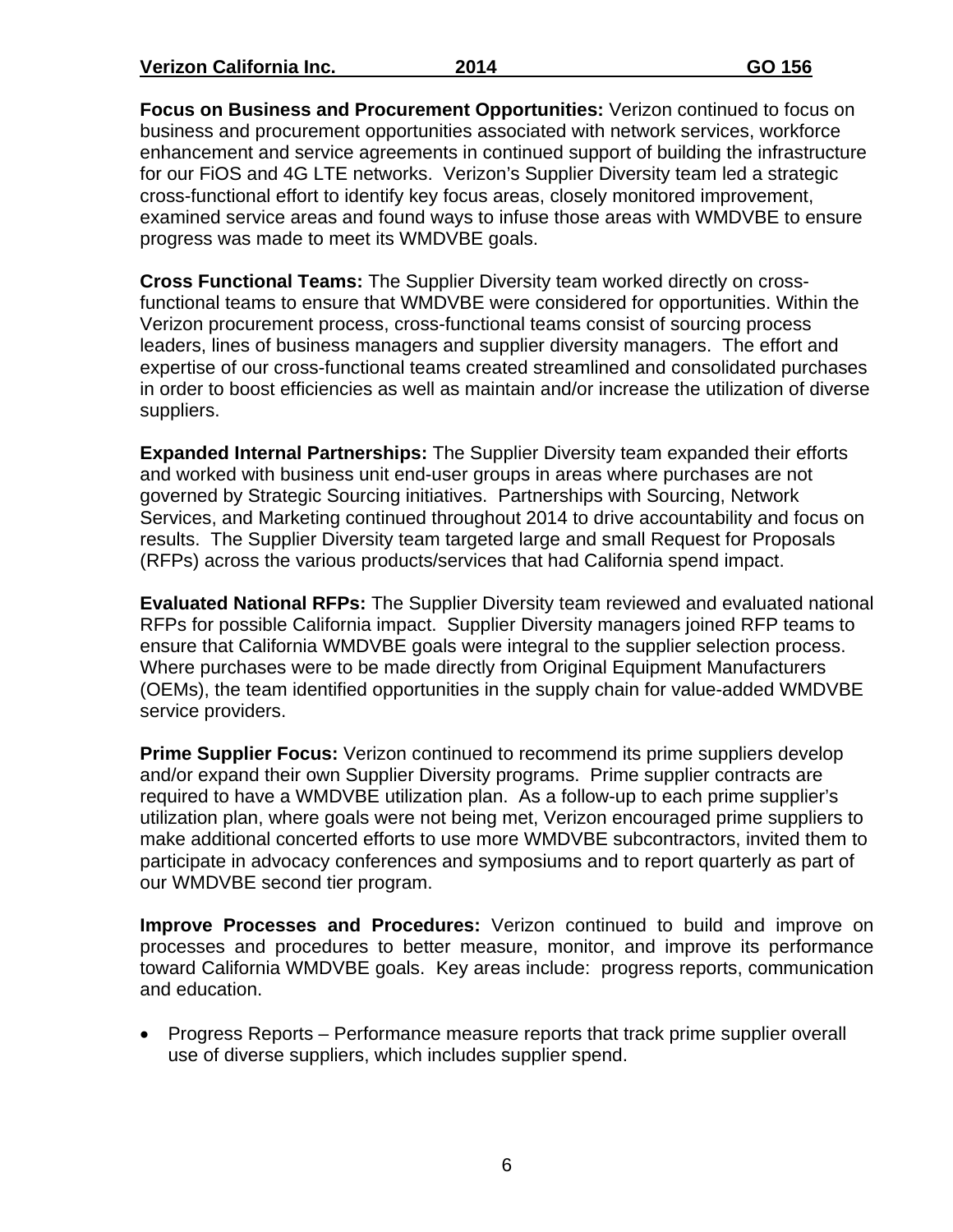- Communication Continuous communication and collaboration with prime suppliers, supply chain and key stakeholders to identify possible second tier opportunities.
- Education Work with internal staff and prime suppliers to understand the commitment to second tier reporting and second tier goals.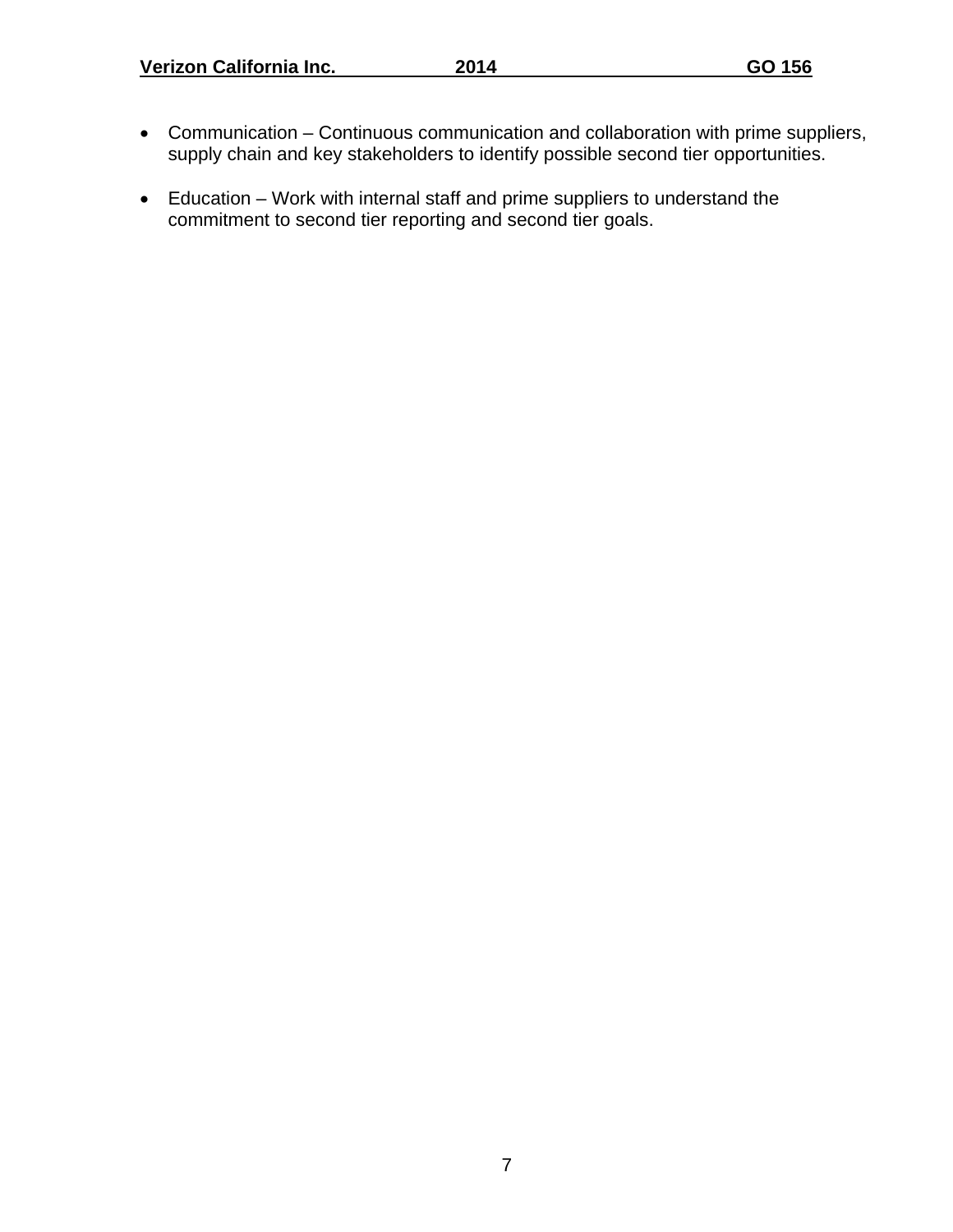# **GO 156 §9.1.1: Description of WMDVBE program activities during the previous calendar year. External program activities.**

# **EXTERNAL PROGRAM ACTIVITIES**

# Second Tier Program

Verizon works with prime suppliers to achieve supplier diversity at multi-tiered levels within its value chain. The program requires prime suppliers to report their utilization of WMDVBE subcontractors 30 days after each ending quarter. The purpose of the second tier program is to track prime suppliers subcontracting dollars spent with women, minority, and service disabled veteran suppliers and insure inclusion and utilization of diverse suppliers throughout the Verizon supply chain while optimizing resources. The Supplier Diversity team frequently conducts training sessions to insure that the prime suppliers successfully enter their spend data into the portal. Verizon continues to partner with key prime suppliers to review requirements and develop a strategy for WMDVBE subcontracting. In 2014, Verizon continued to focus on its second tier program by conducting an internal audit of various contracts and amendments requiring second-tier spend from prime suppliers.

# Supplier Recognition

Facilitated by Verizon's Supply Chain Services, Verizon's Supplier Recognition Program recognizes those suppliers of products and services who achieved overall performance excellence during 2014. Supplier awards are presented each year in seven (7) categories, which includes Supplier Diversity – WMDVBE and Supplier Diversity Excellence – Tier 1. Verizon's recognition program is an important element of supplier diversity because recognized suppliers use the award to attract business from other companies creating a multiplier effect.

#### Prime Supplier Utilization Plans

Prospective prime suppliers are required to submit a "utilization plan," a plan that includes objectives for subcontracting WMDVBE firms. In awarding contracts, Verizon views a prospective first tier supplier's written commitment to use WMDVBE firms as an important consideration. This written commitment becomes part of the contract. Verizon contractually requires prime suppliers to submit reports tracking adherence to this commitment.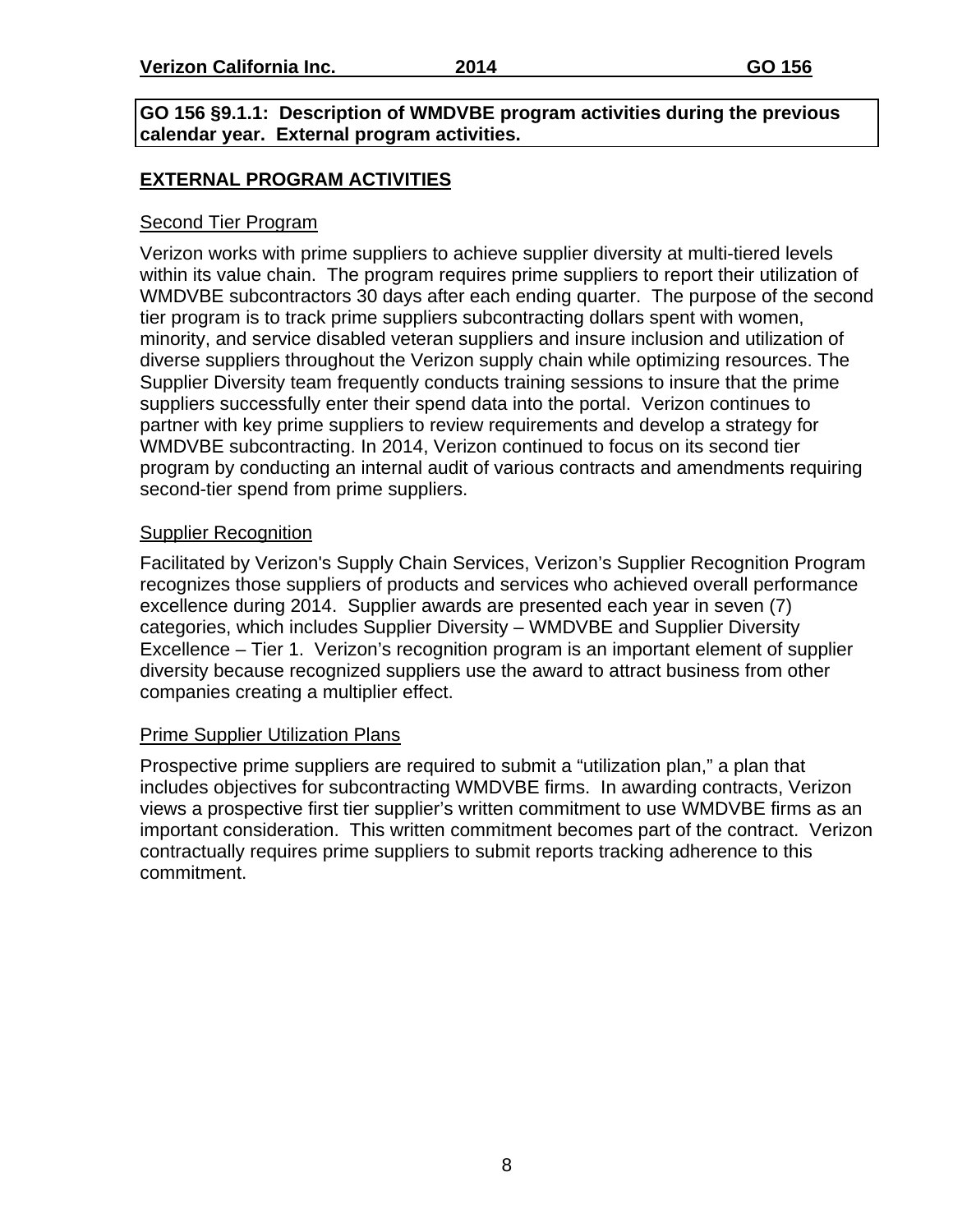#### Capacity Building and Technical Assistance Programs

In 2014, Verizon continued to support chambers of commerce, business associations, and other organizations that are dedicated to helping diverse businesses be more efficient and effective in operating by partnering with them to provide the following technical assistance, capacity building, and training programs.

### Asian Business Association of Los Angeles (ABA-LA)

Verizon partnered with the ABA-LA on its **Website Enhancement Project** designed to increase user engagement by enhancing, maintaining and supporting a full mobile strategy, including an adaptive website that is easier to access, update, maintain and deliver on a variety of devices.

#### Asian Business Association of Orange County (ABA-OC)

Verizon partnered with the ABA-OC to provide its educational **Business Matchmaking workshops (BMW)** designed to assist small business owners who want to pursue and receive contract awards with large corporations and government agencies.

#### Asian Business Association of San Diego (ABA-SD)

Verizon partnered with the ABA-SD on its **Website Enhancement Project** designed to increase user engagement by enhancing, maintaining and supporting a full mobile strategy, including an adaptive website that is easier to access, update, maintain and deliver on a variety of devices.

#### Black Business Association of Los Angeles (BBA)

Verizon partnered with the Black Business Association of Los Angeles and Southland Partnership Corporation on the **eBusiness Technology Academy** designed to educate small and minority-owned businesses on how to incorporate e-marketing, e-procurement and customer relations management tools into their daily business operations.

#### California Asian Pacific Chamber of Commerce (CAPCC)

Verizon continued its partnership with the California Asian Pacific Chamber of Commerce in support of the **Business Development and Education Programs** at the 3rd Annual California Asian Business Summit.

#### California Black Chamber of Commerce (CBCC)

Verizon partnered with the California Black Chamber and Pathways from Boys to Men on their **Youth Entrepreneur Training Program** to introduce young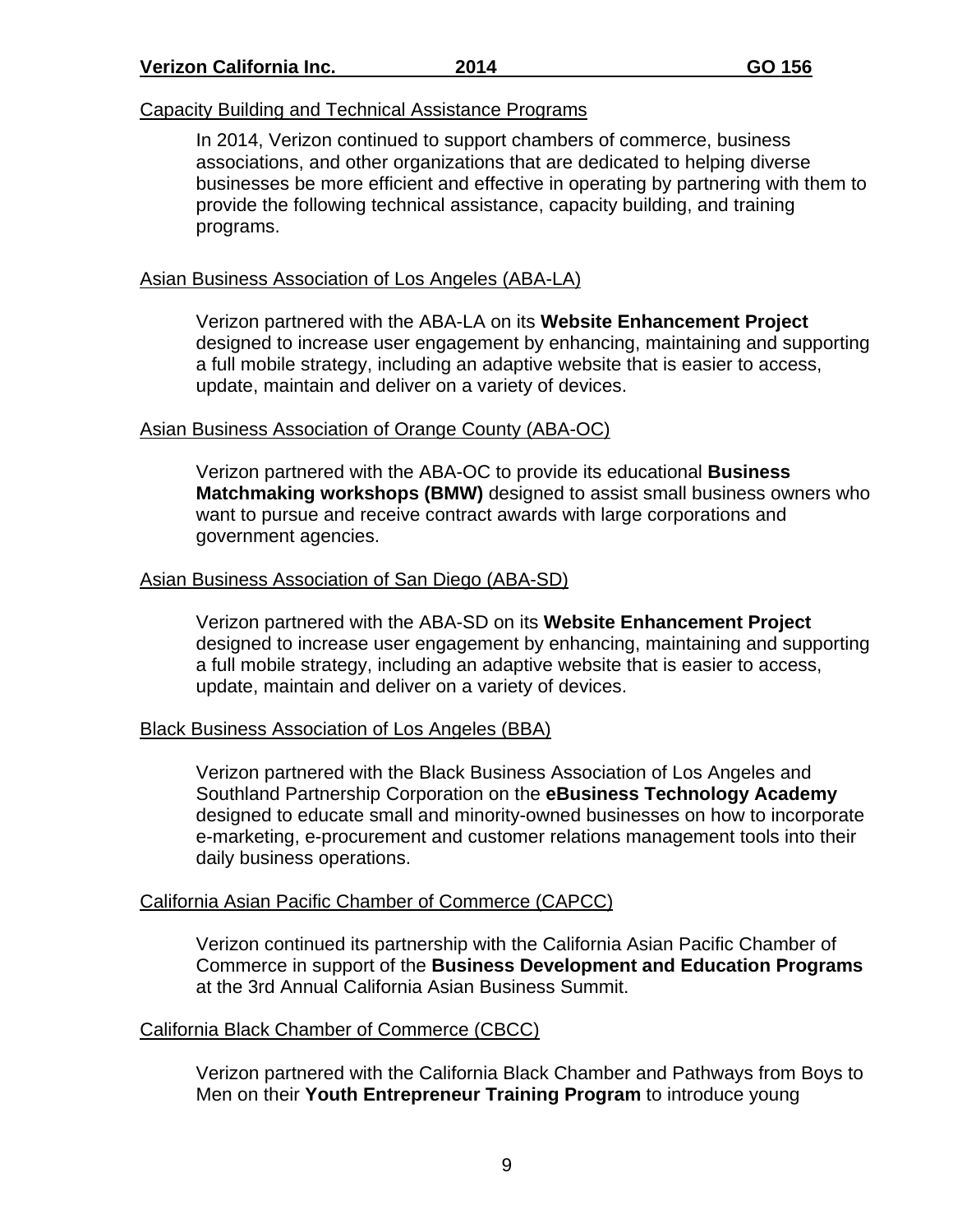entrepreneurs (ages 17-18) to the concept of small business ownership as a viable career choice.

# California Hispanic Chambers of Commerce (CHCC)

Verizon partnered with the CHCC on its on its **Procurement Initiative** designed to strengthen the capabilities of Hispanic and Latina-owned businesses, while enhancing their capacity for growth through education, training, certification, and procurement opportunities.

# California Small Business Education Foundation

Verizon partnered with California Small Business Education Foundation on its **Small Business Resource Center.** The Small Business Resource Center provides data and research products that help inform and educate the small business firm as well as serve as a reference for the private, public and consumer on the economic importance of the small business entity.

# Latin Business Association Institute (LBA-I)

Verizon continued to partner with the LBA-I on its **Minority Women's Business Conference (MWBC)** and **Supplier Diversity Procurement Bootcamp**. The conference provided women an opportunity to connect with top female executives from various utility and telecommunications companies. It also focused on how women and minorities in business can meet procurement professionals and successfully obtain contracts. The Bootcamp offers hands on training on the key elements of what it takes to develop a high performance business.

# Latinas In Business Foundation

Verizon partnered with the Latinas In Business Foundation on its **Women's Leadership Forums**. The Forums allow graduates of the Emerging Latina Entrepreneur Fellowship program to participate in graduate "Impact Sessions" as part of its Women's Leadership activities.

#### National Asian American Coalition

Verizon partnered with the National Asian American Coalition on its **Micro Technical Assistance Program** to help micro-business owners identify and develop their strategic performance through clear analysis of customer and market requirements.

# National Association of Women Business Owners (NAWBO-LA)

Verizon partnered with the National Association of Women Business Owners (NAWBO-LA) to provide its **PEAK Leadership Program** to educate women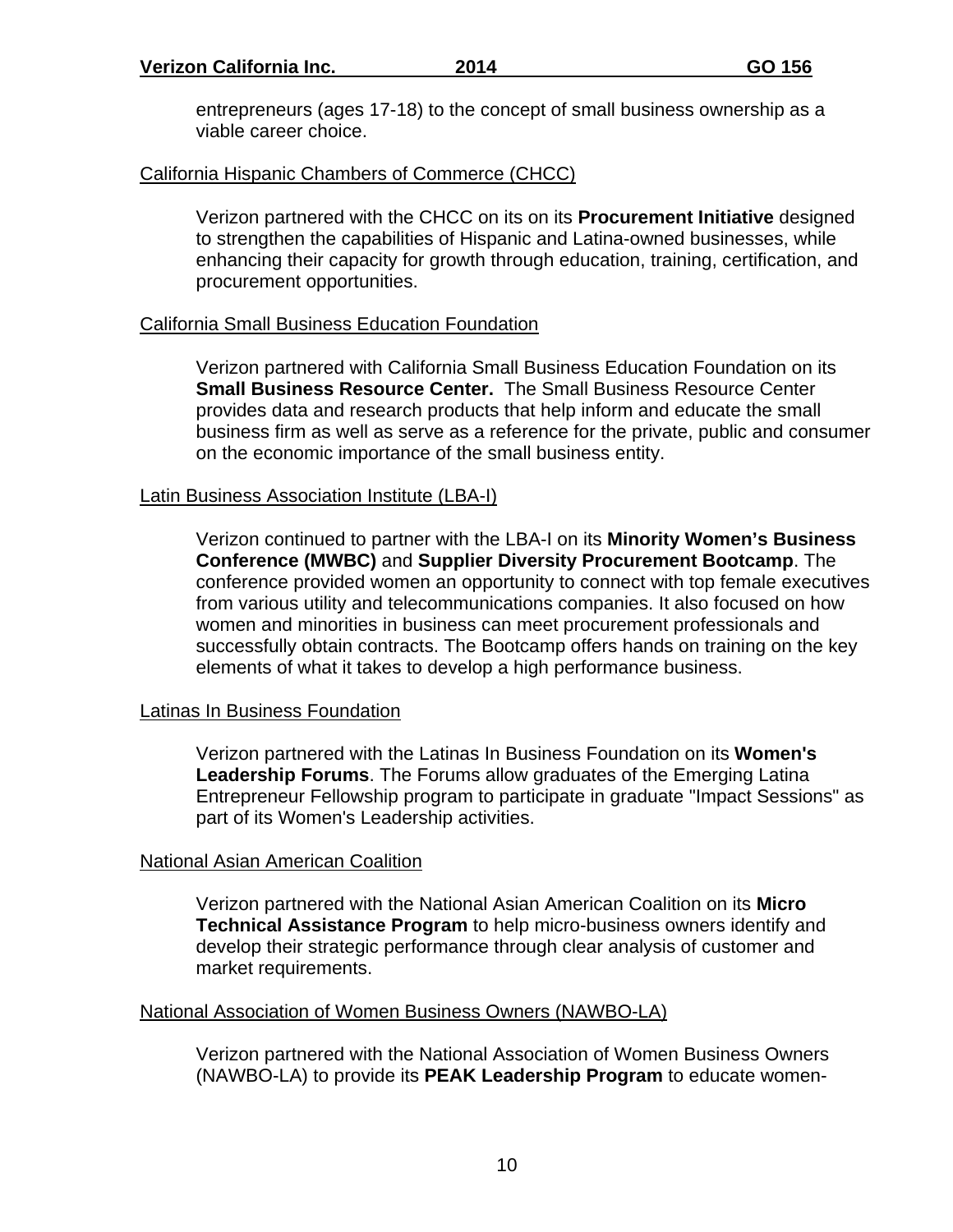business owners in the key areas of success -- strategic planning, process orientation, financial acuity, culture and crisis management and long-term growth.

#### Walking Shield

Verizon partnered with Walking Shield on its **Elite SDVOB Contracts Entrepreneurial Training and Mentoring Program** designed to enhance the contract opportunities for the state certified Disabled Veteran Business Enterprise companies (DVBE) and the federal certified Service Disabled Veteran Owned Business (SDVOB) with an ultimate goal of growing the companies to the level of capacity and competency within the southern California market.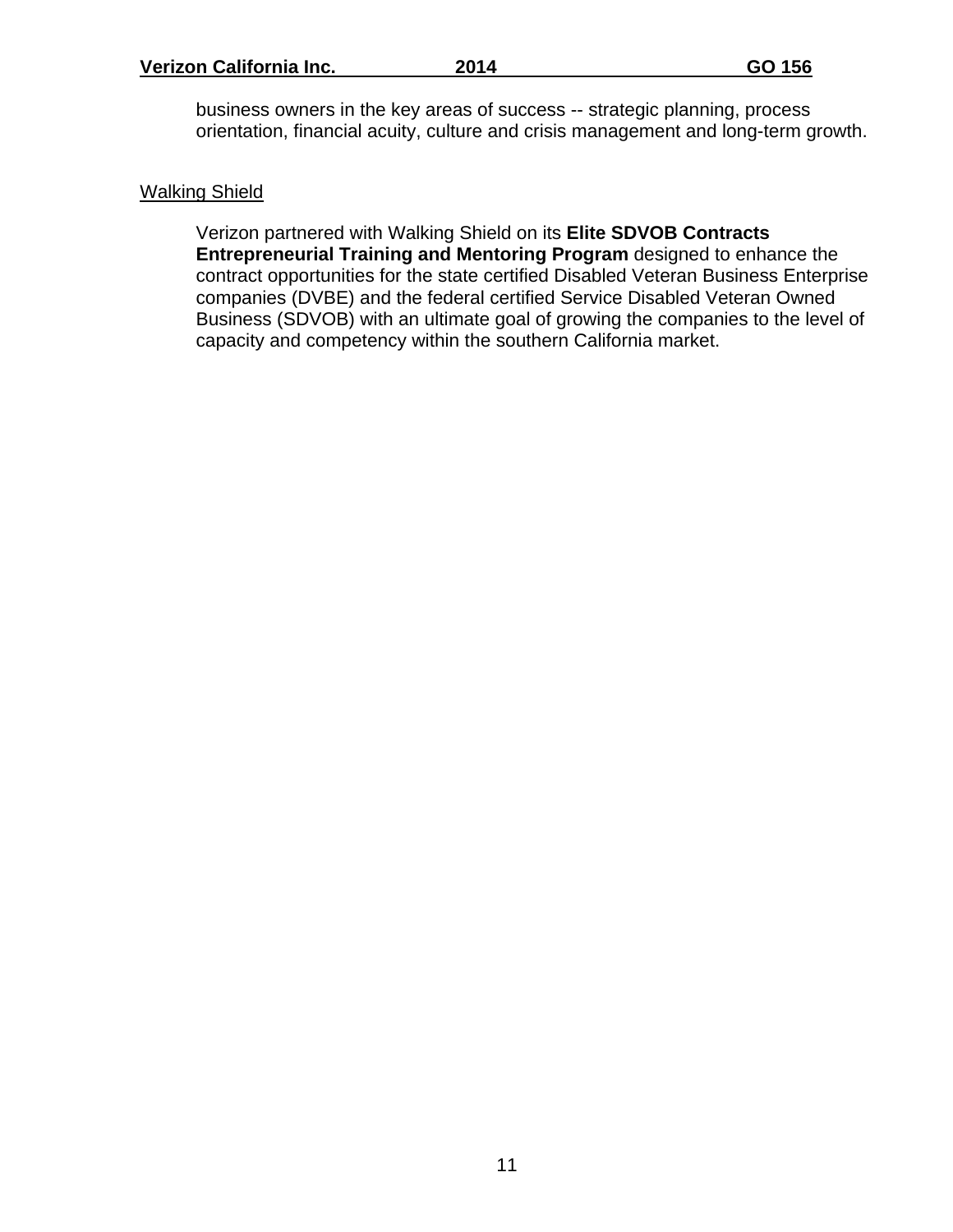# 2014 Awards and Recognition

Verizon was recognized with the following awards and recognitions in 2014:

### **Awards & Recognition - Diversity**

# **Corporation of the Year: Latin Business Association**

The LBA Corporation of the Year was presented to Verizon for providing contracting opportunities and comprehensive support to Latino-owned businesses.

# **Top 100 Under 50 Diverse Executive & Emerging Leaders 2014: MBA Magazine**

Verizon executives were recognized for their leadership in DiversityMBA's list of top 100 diverse leaders.

#### **Best for Multicultural Women 2014: Working Mother**

For the 9th straight year, Verizon has been ranked by Working Mother as among the best companies for multicultural women.

# **Top Company for Diversity: Diversity, Inc.**

As a longtime diversity leader, Verizon Communications was recognized for the  $14<sup>th</sup>$ consecutive year for its efforts to recruit, retain and promote diverse talent, as well as exemplifying inclusive talent development best practices for minority employees.

### **Top 50 Companies for Executive Women 2014: National Association of Female Executives (NAFE)**

Verizon ranked in NAFE's list of companies with an exceptional culture for female executives.

#### **Top Organization for Multicultural Business Opportunity 2014: DiversityBusiness.com**

Verizon Communications was ranked No. 5 in this annual listing.

# **Top 50 Employer 2014: Careers & the disABLED Magazine**

Verizon Communications was named to the annual list of the Top 50 Employer Readers' Choice.

# **Awards & Recognition - Innovation**

# **Verizon Receives Prestigious 2014 CIO 100 Award: CIO**

Verizon was recognized for its technological leadership with its Mobile Coach application, the latest customer intelligence tool Verizon uses to improve customer service.

#### **No. 1 In Our Industry 2014: Fortune Magazine**

Verizon earned a No. 1 ranking in the telecommunications sector for the 2014 list of the World's Most Admired Companies.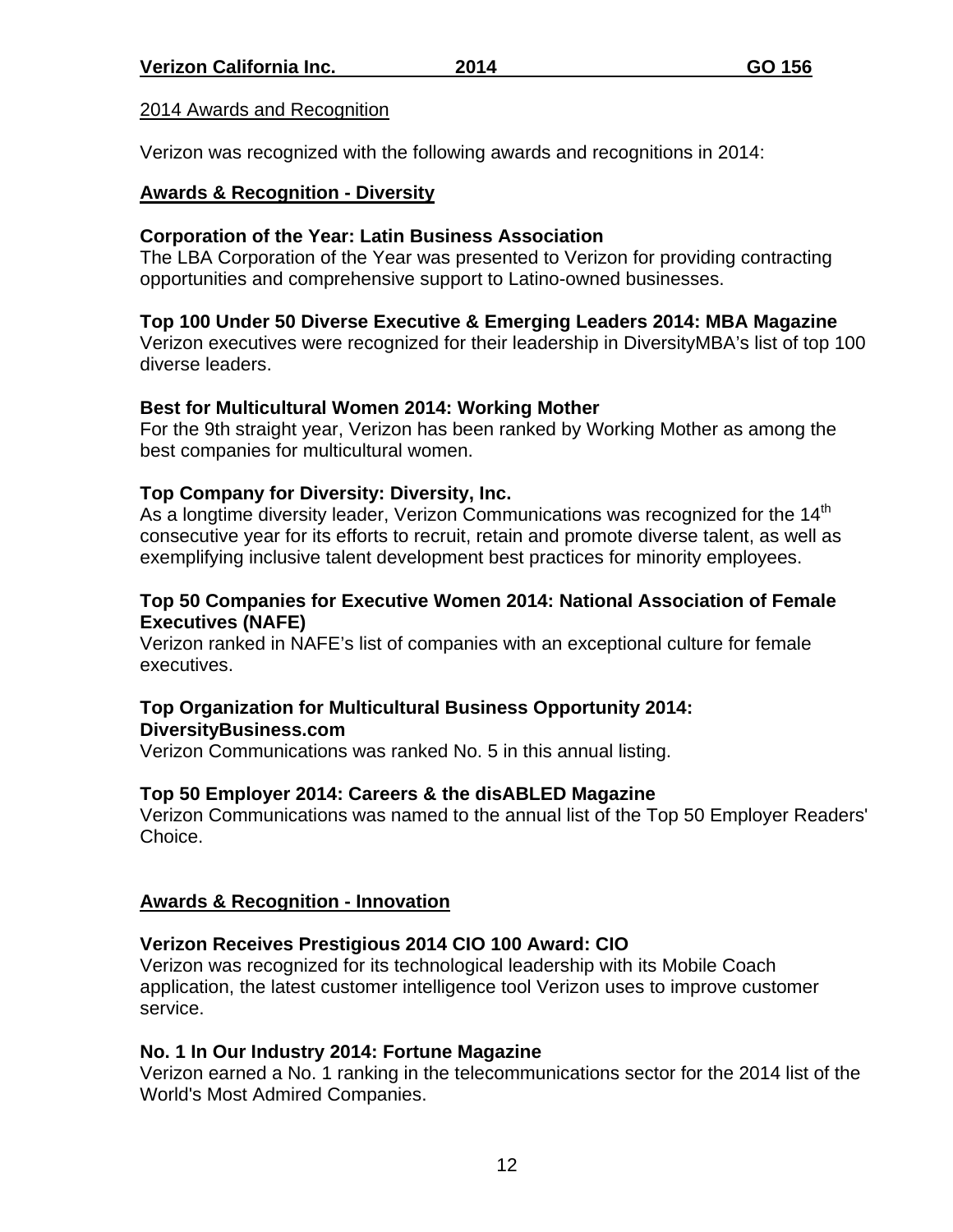| Verizon California Inc. | 2014 | GO 156 |
|-------------------------|------|--------|
|-------------------------|------|--------|

#### **Top Company for Leaders 2014: Chief Executive Magazine**

Verizon Communications earned the No. 14 spot on the 40 Best Companies for Leaders 2014 annual list.

#### **Awards & Recognition - Workplace Excellence**

#### **Verizon Named a Top 10 Military Friendly Employer: Military Friendly**

Verizon is proud to be named to the 2015 list of Military Friendly Employers. Victory Media, publisher of G.I. Jobs and a service-disabled, veteran-owned business, surveyed more than 5,000 eligible companies to come up with its list of 180 Military Friendly Employers. Verizon was ranked in the top 10.

### **Top 10 For Talent Development 2014: The Association for Talent Development**

Verizon ranked among the top ten in ATD'S 2014 BEST Awards, which recognizes companies who have invested in employee learning and talent development. The ATD BEST Awards is the talent development industry's most rigorous and coveted recognition.

#### **2014 Working Mother 100 Best Companies: Working Mother**

For the 13th consecutive year, Verizon has been named on Working Mother magazine's list of 100 Best Companies for Working Mothers. The annual list honors companies that have family-friendly benefits and policies that help working mothers balance their work and personal lives.

#### **Most Valuable Employer for Military 2014: Civilianjobs.com**

Verizon earned recognition based on our recruiting, training and retention plans that cater to military service members and veterans.

#### **Best for Veterans 2014: Military Times**

Verizon ranked No.2 on the EDGE Best for Vets 2014: Employers List for excellence in military recruiting and hiring practices.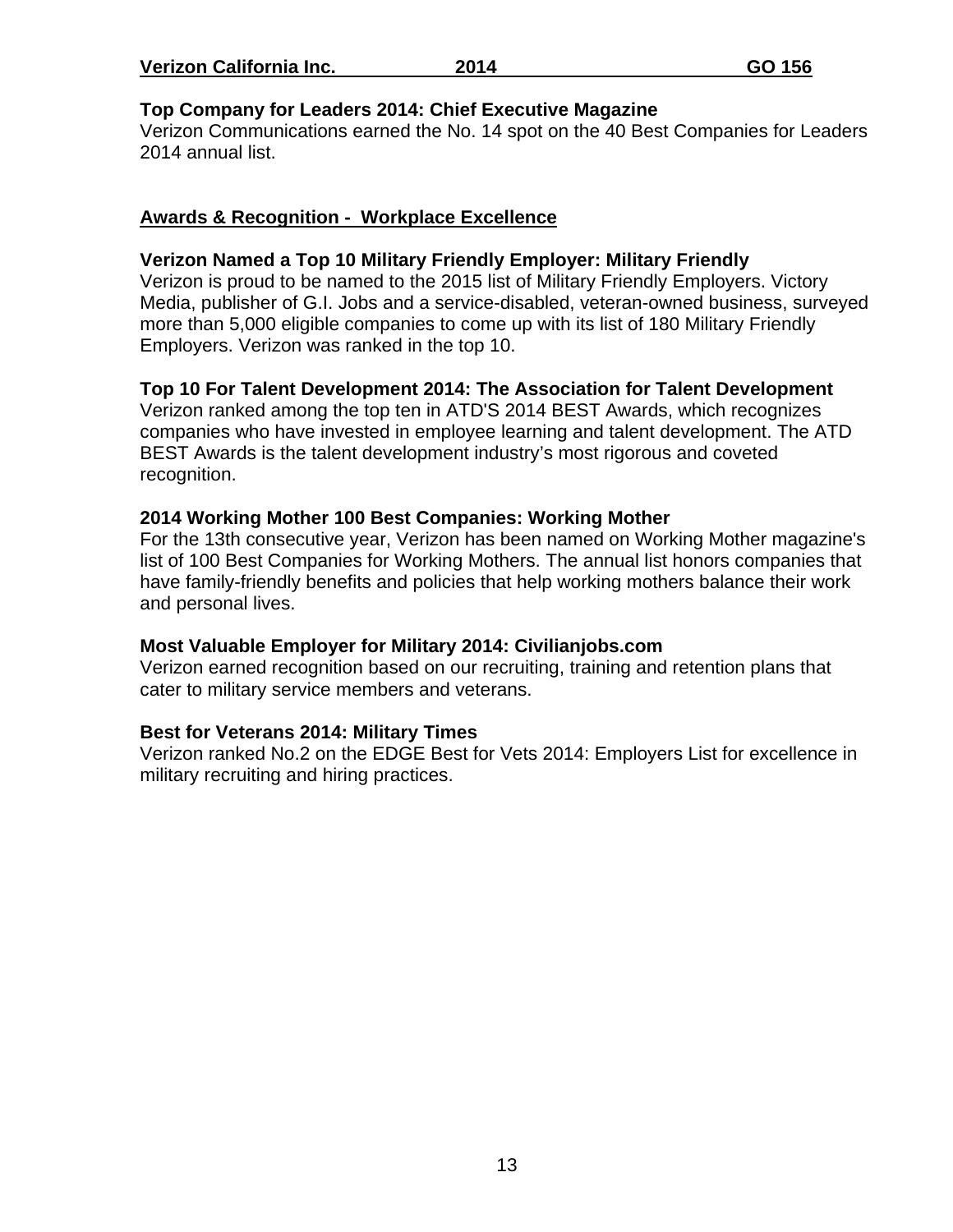# **Board Participation**

Verizon managers and executives serve on several organizational boards as officers and advisors. They offer advice and counsel to small businesses on how to grow their business in addition to assisting suppliers on how to meet Verizon's business needs.

# Business Organization Involvement - Meetings, Conferences, Trade Fairs and Recognition Events

Verizon participates in external supplier conferences, expos, tradeshows and network events focused on women, minority, and disabled veteran owned businesses, and actively seek diverse suppliers through our ongoing commitment, collaborations, and advocacy. In addition, the Supplier Diversity team hosted trade fairs for WMDVBEs procurement seminars, and conducted site visits. Detailed interviews were conducted covering operations, management, and seminars for WMDVBEs designed to teach them "how to do business" with Verizon. The Supplier Diversity team also provided managerial and technical assistance to WMDVBEs.

Over the past year Verizon supported external events, aimed at promoting diversity in business including the following:

| Asian Business Association Los Angeles<br><b>Small Business Exchange</b>                        | DVBE Alliance – Keeping the Promise<br><b>Awards Banquet and Trade Fair</b>                             |
|-------------------------------------------------------------------------------------------------|---------------------------------------------------------------------------------------------------------|
| Asian Business Association of Orange<br><b>County Small Business Development</b><br>Symposium   | DVBE Alliance - Workshops for new<br>small businesses                                                   |
| Asian Business Association of Orange<br><b>County Business Matchmaking Workshop</b>             | Elite Services Disabled Veteran Owned<br><b>Business Network Annual Conference</b>                      |
| Asian Business Association of Orange<br><b>County Global Sourcing Procurement</b><br>Conference | Elite Services Disable Veteran Owned<br><b>Business Network Business Networking</b>                     |
| Asian Business Association of Los<br>Angeles Makeover: Business Edition                         | <b>Latin Business Association Global</b><br><b>Business Conference</b>                                  |
| <b>Black Business Association of Los</b><br>Angeles - Procurement Exchange<br>Summit            | <b>Latin Business Association Minority</b><br><b>Women's Business Conference</b>                        |
| <b>Black Economic Council</b>                                                                   | Latino Business Chamber of Greater LA<br><b>Business Conference</b>                                     |
| California American Indian Chamber of<br>Commerce 11th Annual Business Expo                     | <b>National Minority Supplier Development</b><br><b>Council's National Conference</b>                   |
| California American Indian Chamber of<br><b>Commerce Business Coaching Workshop</b>             | Southern California Minority Supplier<br><b>Development Council Business</b><br><b>Opportunity Fair</b> |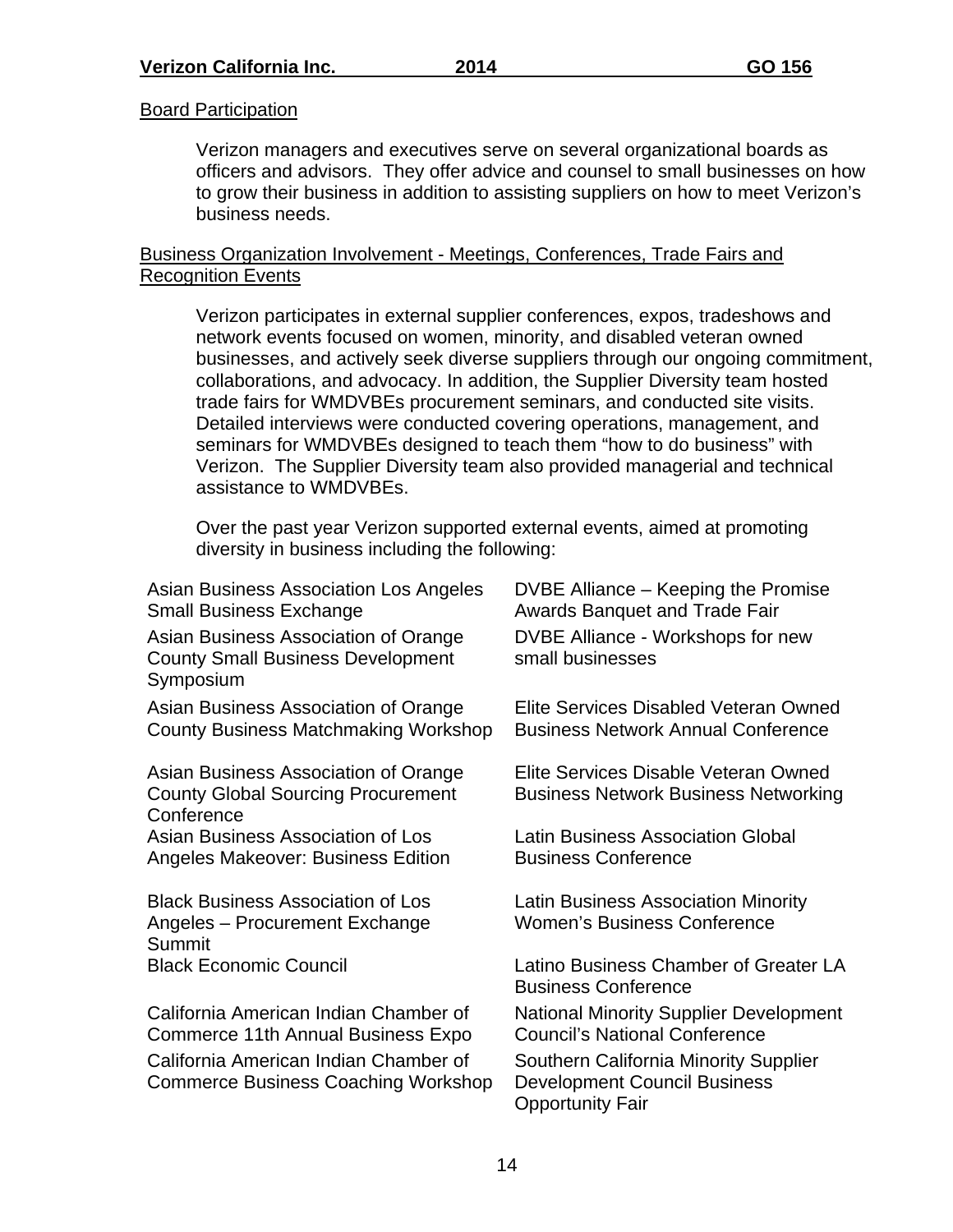#### **Verizon California Inc. 2014 GO 156**  California Asian Pacific Chamber of Commerce Business Summit U. S. Pan Asian American Chamber of Commerce CelebrASIAN Business **Conference** California Black Chamber of Commerce Ron Brown Economic Summit U. S. Hispanic Chamber of Commerce National Business Conference California Hispanic Chambers of Commerce – Convention and Trade Fair Women Business Enterprise Council LA Forum Business Opportunity Workshop California Public Utilities Diversity and Small Business Panel California Utilities Diversity Council California Public Utilities Small Business

#### California Joint Utilities Committee (CJUC)

Summits: Los Angeles, Sacramento

Verizon maintained its leadership role as the Chair on the California Joint Utilities Committee, working with the joint utilities on common regulatory issues relative to GO 156, the Supplier Clearinghouse and other regulatory matters. Verizon served as Liaison to the CPUC and the Supplier Clearinghouse.

#### California Utilities Diversity Council (CUDC)

Verizon is a member of the CUDC and through its participation, shares diversity best practices in the areas of governance, supplier diversity, employment, philanthropy, and customer service.

#### CPUC Small Business Expos, Procurement Sessions and Workshops

In 2014, Verizon participated in Small Business Expos throughout the state of California to promote small business development. Verizon procurement and supplier diversity managers participated in panel presentations, one-on-one business matchmaking, and networking sessions with diverse businesses. These business opportunities provided small and minority business enterprises the ability to explore potential supplier/buyer contracts, the opportunity to learn of contracting opportunities firsthand and ensure the best return on time invested. Verizon was able to identify diverse suppliers to include in RFPs and engaged several new suppliers.

#### External Communication

Verizon continues to meet and communicate with key prime suppliers to review requirements for WMDVBE subcontracting. Verizon responded to daily requests for information from prospective WMDVBE suppliers. Staff maintained daily outreach efforts to incumbent WMDVBE suppliers, directly meeting with many and answering requests for information.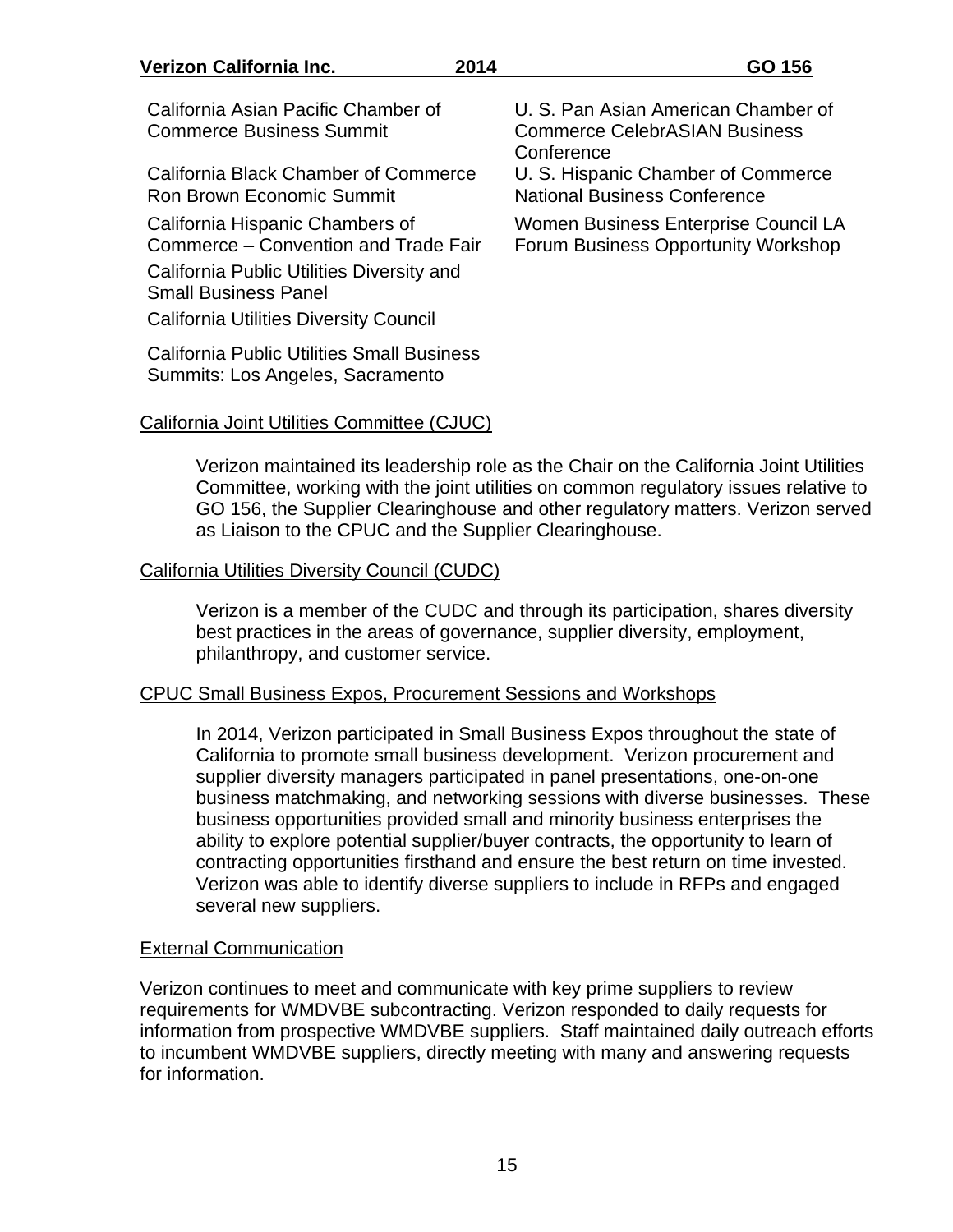#### **GO 156 §9.1.2: A summary of WMDVBE purchases and/or contracts, with breakdowns by ethnicity, product and service categories, compared with total utility contract dollars, awarded to outside vendors in those categories.**  *EXHIBIT A*

*See* Exhibit A attached hereto.

# Summary of Purchases:

|                    | WMDVBE Annual Results by Ethnicity - Verizon California |                                           |                    |                    |                     |                     |  |  |  |  |  |  |
|--------------------|---------------------------------------------------------|-------------------------------------------|--------------------|--------------------|---------------------|---------------------|--|--|--|--|--|--|
|                    |                                                         |                                           |                    | 2014 GO156         |                     |                     |  |  |  |  |  |  |
| <b>LINE</b><br>NO. |                                                         |                                           | <b>DIRECT</b>      | <b>SUB</b>         | TOTAL (\$)          | <b>TOTAL</b><br>(%) |  |  |  |  |  |  |
| 1                  | <b>MINORITY</b><br><b>MEN</b>                           | <b>ASIAN PACIFIC M</b>                    | \$14,720,147.68    | \$<br>914,930.04   | Ś.<br>15,635,077.72 | 6.90%               |  |  |  |  |  |  |
| $\overline{2}$     |                                                         | <b>BLACK M</b>                            | \$<br>3,257,380.33 | \$<br>2,687,711.38 | Ś.<br>5,945,091.71  | 2.62%               |  |  |  |  |  |  |
| 3                  |                                                         | <b>HISPANIC M</b>                         | \$24,380,243.48    | \$<br>3,168,016.22 | Ś.<br>27,548,259.70 | 12.16%              |  |  |  |  |  |  |
| 4                  |                                                         | <b>NATIVE AMERICAN M</b>                  | \$                 | \$<br>2,352,365.34 | \$<br>2,352,365.34  | 1.04%               |  |  |  |  |  |  |
| 5                  |                                                         | <b>TOTAL MINORITY MEN</b>                 | \$42,357,771.49    | \$<br>9,123,022.98 | Ś.<br>51,480,794.47 | 22.73%              |  |  |  |  |  |  |
| 6                  | <b>MINORITY</b><br><b>WOMEN</b>                         | <b>ASIAN PACIFIC W</b>                    | \$<br>1,511,100.23 | \$<br>1,281,449.26 | \$<br>2,792,549.49  | 1.23%               |  |  |  |  |  |  |
| $\overline{7}$     |                                                         | <b>BLACK W</b>                            | \$<br>26,115.00    | \$<br>119,067.58   | \$<br>145,182.58    | 0.06%               |  |  |  |  |  |  |
| 8                  |                                                         | <b>HISPANIC W</b>                         | \$<br>1,102,725.89 | \$<br>509,200.74   | \$<br>1,611,926.63  | 0.71%               |  |  |  |  |  |  |
| 9                  |                                                         | <b>NATIVE AMERICAN W</b>                  | \$                 | \$<br>2,595,818.76 | \$<br>2,595,818.76  | 1.15%               |  |  |  |  |  |  |
| 10                 |                                                         | <b>TOTAL MINORITY</b><br><b>WOMEN</b>     | Ś<br>2,639,941.12  | Ś.<br>4,505,536.34 | \$<br>7,145,477.46  | 3.15%               |  |  |  |  |  |  |
| 11                 |                                                         | <b>TOTAL MINORITY BUSINESS ENTERPRISE</b> | \$44,997,712.61    | \$13,628,559.32    | \$<br>58,626,271.93 | 25.89%              |  |  |  |  |  |  |
| 12                 |                                                         | WOMEN BUSINESS ENTERPRISE (WBE)           | \$36,426,542.48    | Ś.<br>3,040,313.37 | \$<br>39,466,855.85 | 17.43%              |  |  |  |  |  |  |
| 13                 | <b>BUSINESS</b>                                         | SUBTOTAL WOMEN, MINORITY                  | \$31,424,255.09    | \$16,668,872.69    | Ś.<br>98,093,127.78 | 43.31%              |  |  |  |  |  |  |
| 14                 |                                                         | SERVICE DISABLED VETERAN BUSINESS         | \$<br>571,622.45   | \$12,556,580.76    | Ś.<br>13,128,203.21 | 5.80%               |  |  |  |  |  |  |
| 15                 | <b>TOTAL WMDVBE</b>                                     |                                           | \$81,995,877.54    | \$29,225,453.45    | \$111,221,330.99    | 49.11%              |  |  |  |  |  |  |
| 16                 |                                                         | <b>TOTAL PRODUCT/SERVICE</b>              |                    |                    | \$226,482,490.80    |                     |  |  |  |  |  |  |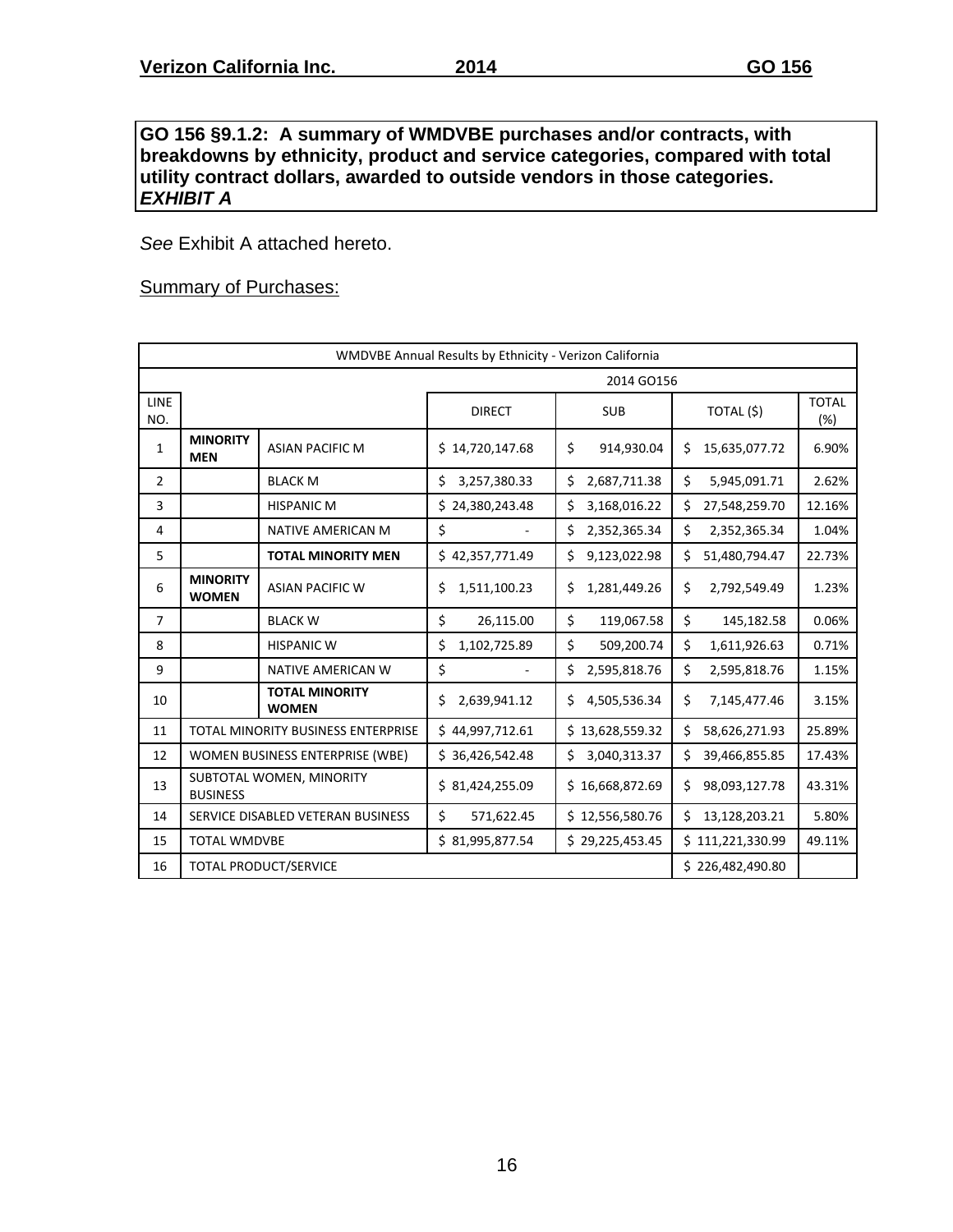# **GO 156 §9.1.3: An itemization of WMDVBE program expenses.**

| <b>Expense Category</b>     | 2014 Actuals |
|-----------------------------|--------------|
| Wages                       | \$127,287    |
| Other Employee Expense      | \$8,635      |
| <b>CPUC Clearinghouse</b>   | \$91,837     |
| Program Expense             | \$44,322     |
| <b>Technical Assistance</b> | \$303,000    |
| Total                       | \$575,081    |

The Verizon Supplier Diversity team also receives external affairs, regulatory, legal and other support that is not quantified in the table above.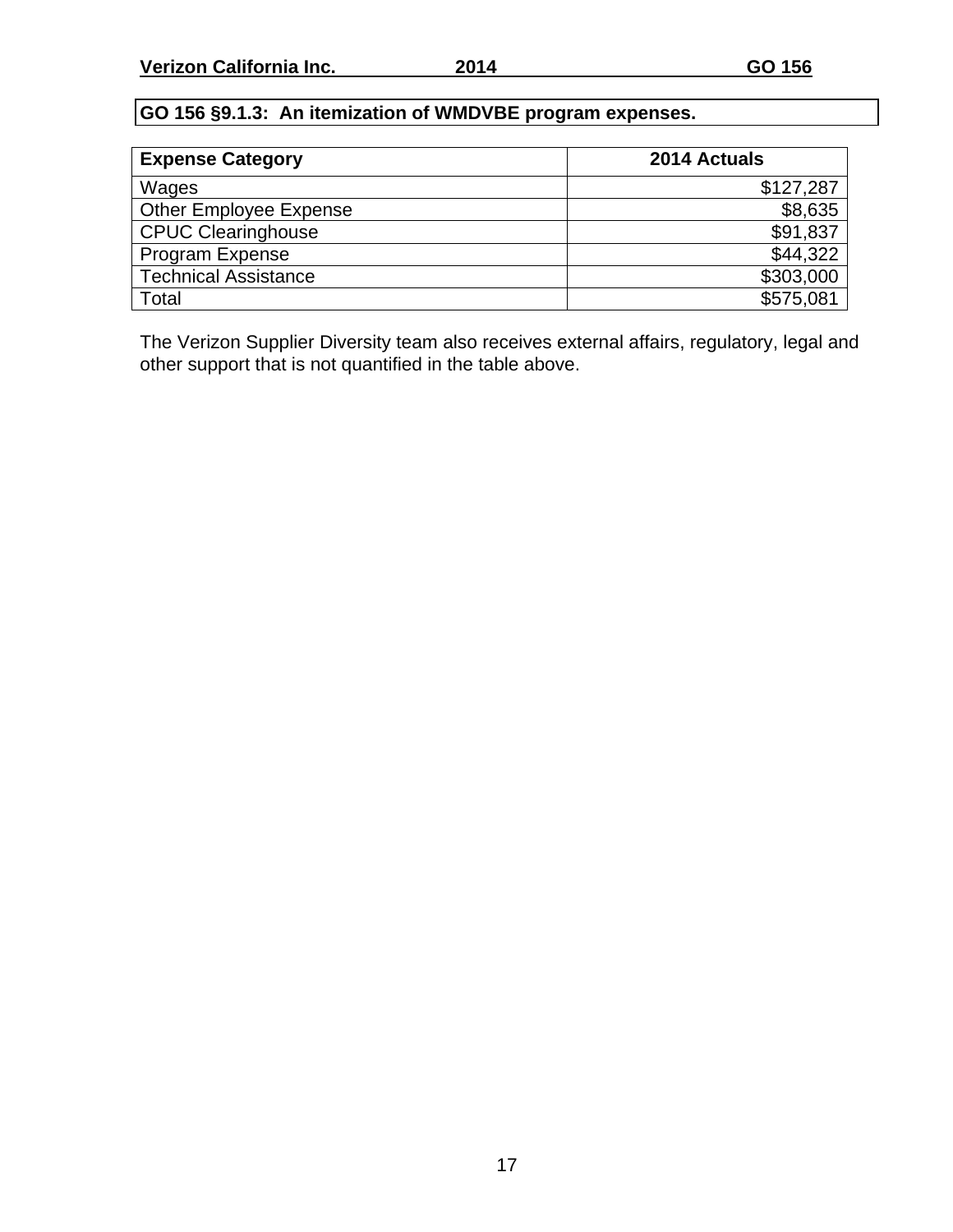#### **GO 156, § 9.1.4: A description of progress in meeting or exceeding set goals and an explanation of any circumstances that may have caused the utility to fall short of its goals.**

In 2014, Verizon spent 49.1% of its procurement dollars with women, minority and disabled veteran owned business enterprises (WMDVBEs). Verizon exceeded all General Order 156 diversity spend goals for WMDVBEs. These results support our longstanding commitment to the inclusion and utilization of diverse suppliers throughout our supply chain.

# Women Business Enterprises (WBE)

Verizon was successful in exceeding the CPUC objectives for WBE. WBE purchases accounted for 17.4% of total purchases, well ahead of the 5% GO156 WBE goal.

# Minority Business Enterprises (MBE)

Verizon was successful in exceeding the CPUC objectives for MBE. MBE purchases accounted for 25.9% spend in 2014. The team focused on large and small RFPs across the various products/services that had Verizon California spend impact. Some of these products included electronic equipment, fiber optic cable, inside wire, fiber installation and construction material. The team worked directly with Supply Chain Services Sourcing Process Leaders and cross-functional teams to ensure that MBE suppliers were considered for opportunities. We increased our efforts to provide key opportunities and to focus on increasing spend with MBE suppliers in historically underutilized product service areas. Verizon continued its support of small and minority businesses by sponsoring technical assistance workshops, small business educational scholarships, business development workshops and other projects to increase the skill and knowledge of the growing small business segment in California. Through these efforts Verizon was able to identify potential suppliers in areas with low utilization.

# Disabled Veteran Business Enterprises (DVBE)

Verizon once again surpassed the 1.5% GO156 DVBE goal, spending 5.80%, which is an 85.3% increase over the previous year. Verizon California also spent nearly \$7 million with two certified, non-California resident DVBEs. Additionally Verizon entities outside of California spent \$10.1 million with a California resident DVBE paid out of Verizon corporate dollars. These non-California and corporate amounts have not been considered in determining our performance in exceeding the 1.5% DVBE goal.

Verizon worked in conjunction with the Elite Service Disabled Veteran Owned Business (SDVOB) Network and DVBE Alliance to identify more qualified suppliers in this category. Verizon intensified its focus to identify and introduce (via the RFP/bidding process) those suppliers in order to increase spend in their respective categories.

The Supplier Diversity team worked closely within the Sourcing and Network Services teams to identify opportunities for DVBEs to be included in Verizon's business proposals for various contracts. Verizon also worked closely with numerous prime suppliers to include DVBEs for subcontracting opportunities.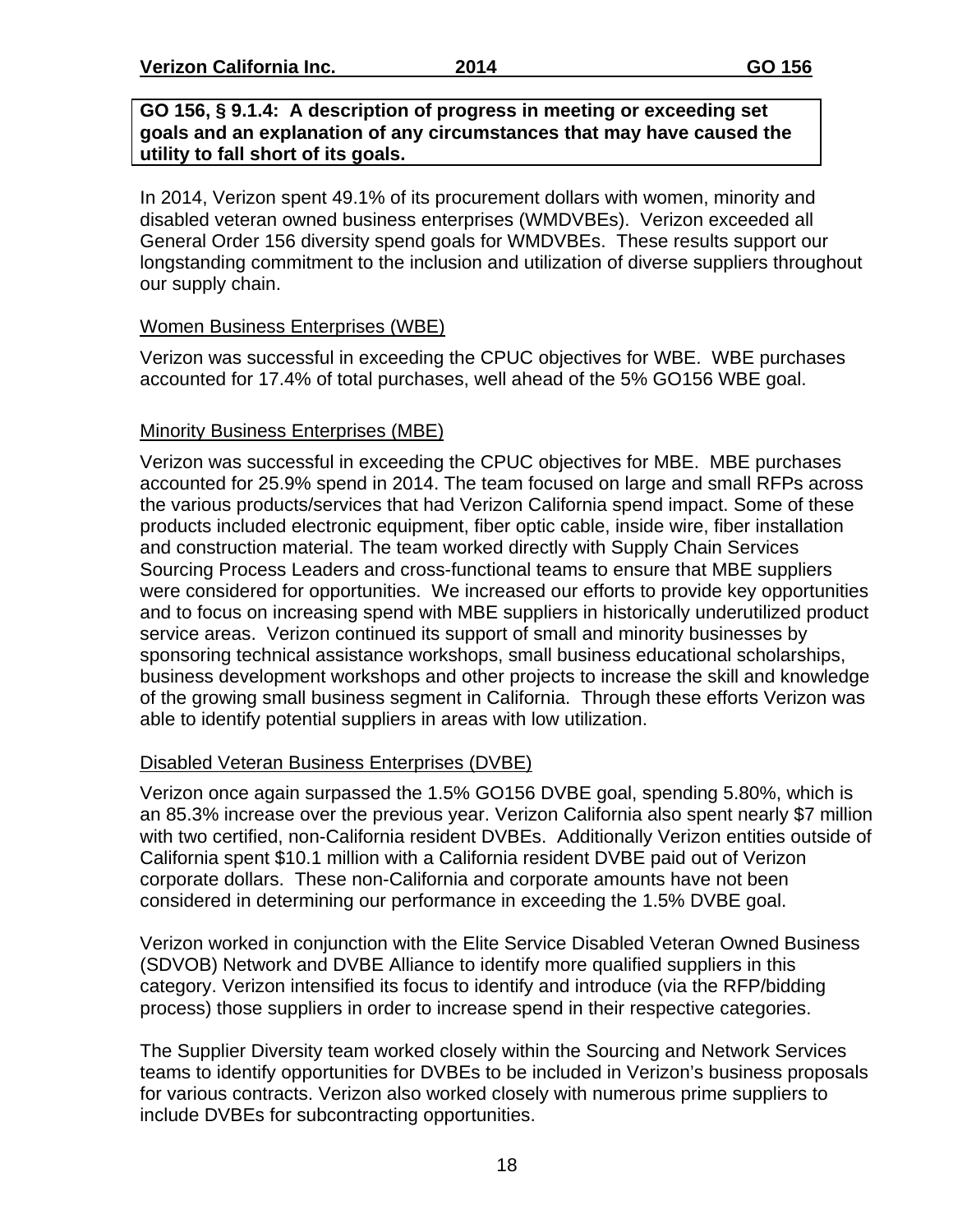**Verizon California Inc. 2014 GO 156** 

#### **GO 156, § 9.1.5: A summary of prime contractor utilization of WMDVBE subcontractors.**

In 2014, Verizon focused on Second Tier Spend which provided a direct means to increase contracting opportunities for WMDVBEs through prime supplier engagement, ensuring continued participation by diverse suppliers in the supply chain. In addition, we worked with various state and nationally recognized organizations whose mission is to link minority, women owned and disabled veteran owned firms to corporate business opportunities. We identified and worked with several Verizon prime suppliers who we view as essential to our company's operations to utilize WMDVBE firms.

With the utilization of WMDVBE suppliers, we have had several successes in increasing contract opportunities. As a result of our efforts, Verizon increased second tier spend by 10.3% over last year. Verizon Supplier Diversity and Sourcing teams collaborated to mentor existing WMDVBEs in achieving additional second tier business with Verizon prime suppliers which resulted in a consulting services service disabled veteran owned firm successfully growing their business over \$5.5 million in 2014. Prime suppliers submitted second tier spend with WMDVBE suppliers in the following categories:

| Classification         | \$Amount     |
|------------------------|--------------|
| <b>Asian Pacific</b>   | \$2,196,379  |
| <b>Black</b>           | \$2,806,779  |
| Hispanic               | \$3,677,217  |
| <b>Native American</b> | \$4,948,184  |
| <b>MBE Total</b>       | \$13,628,559 |
|                        |              |
| <b>WBE</b>             | \$3,040,313  |
| DVBE                   | \$12,556,581 |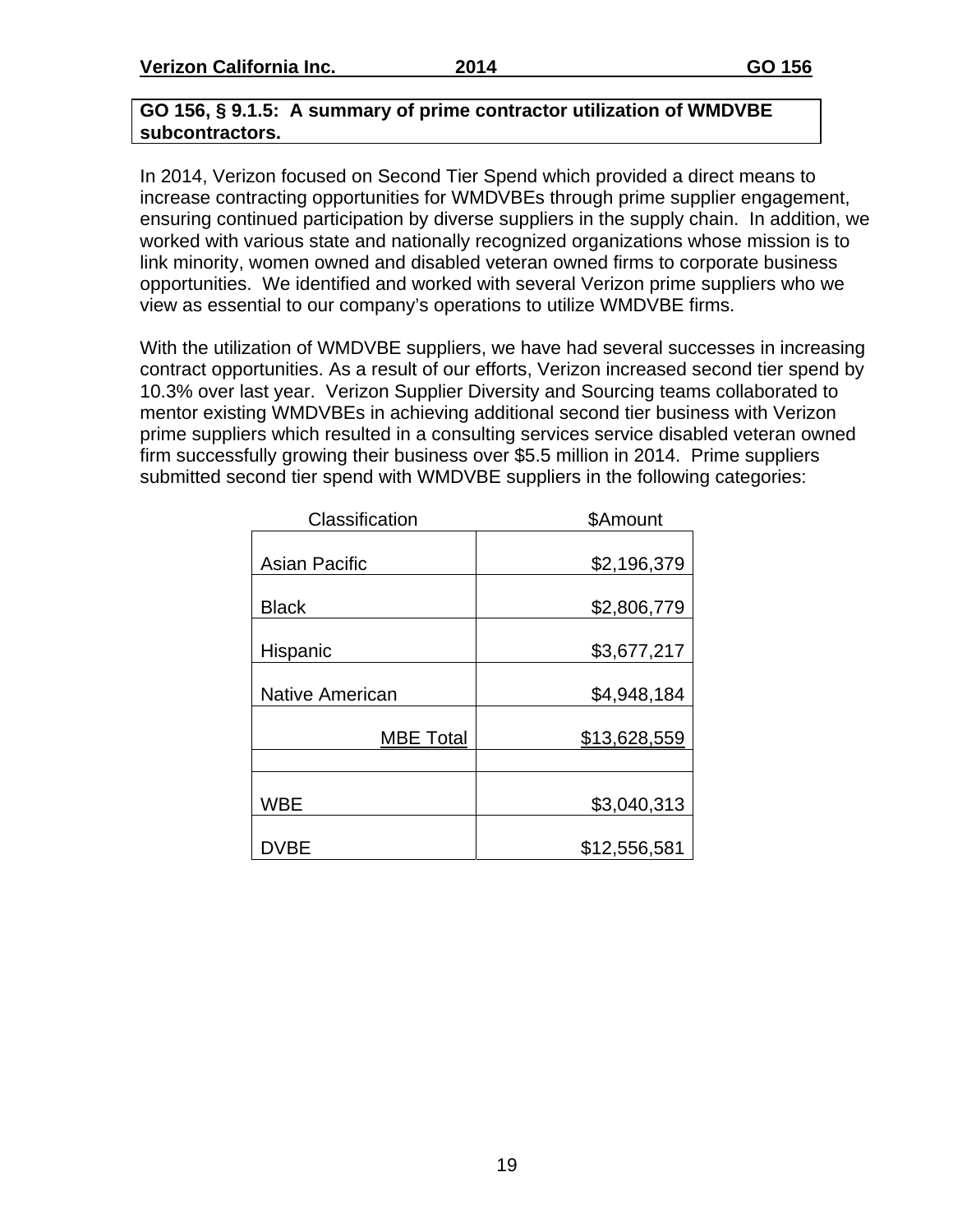#### **GO 156, § 9.1.6: A list of WMDVBE complaints received during the past year, accompanied by a brief description of the nature of each complaint and its resolution or current status.**

Verizon is proactive in resolving issues that arise as a result of direct or subcontracting relationships. There were no formal complaints in 2014.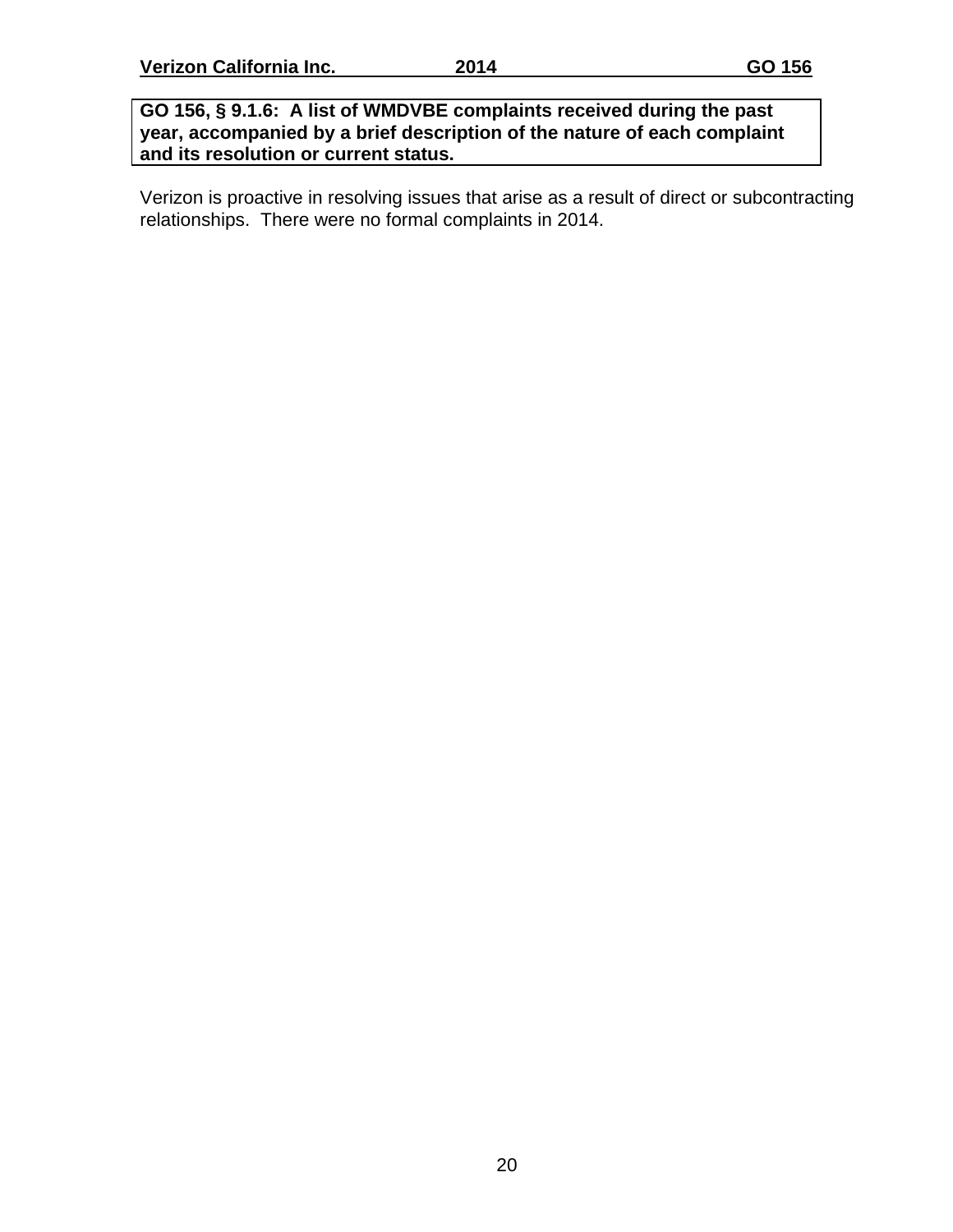# **GO 156, § 9.1.7: A summary of purchases and/or contracts for products and services in excluded categories.**

Verizon does not exclude any product/service category from its purchase base. Only exclusions specifically stated in General Order 156, Section 8 such as payments to other utilities, government fees and taxes and Verizon affiliates are excluded.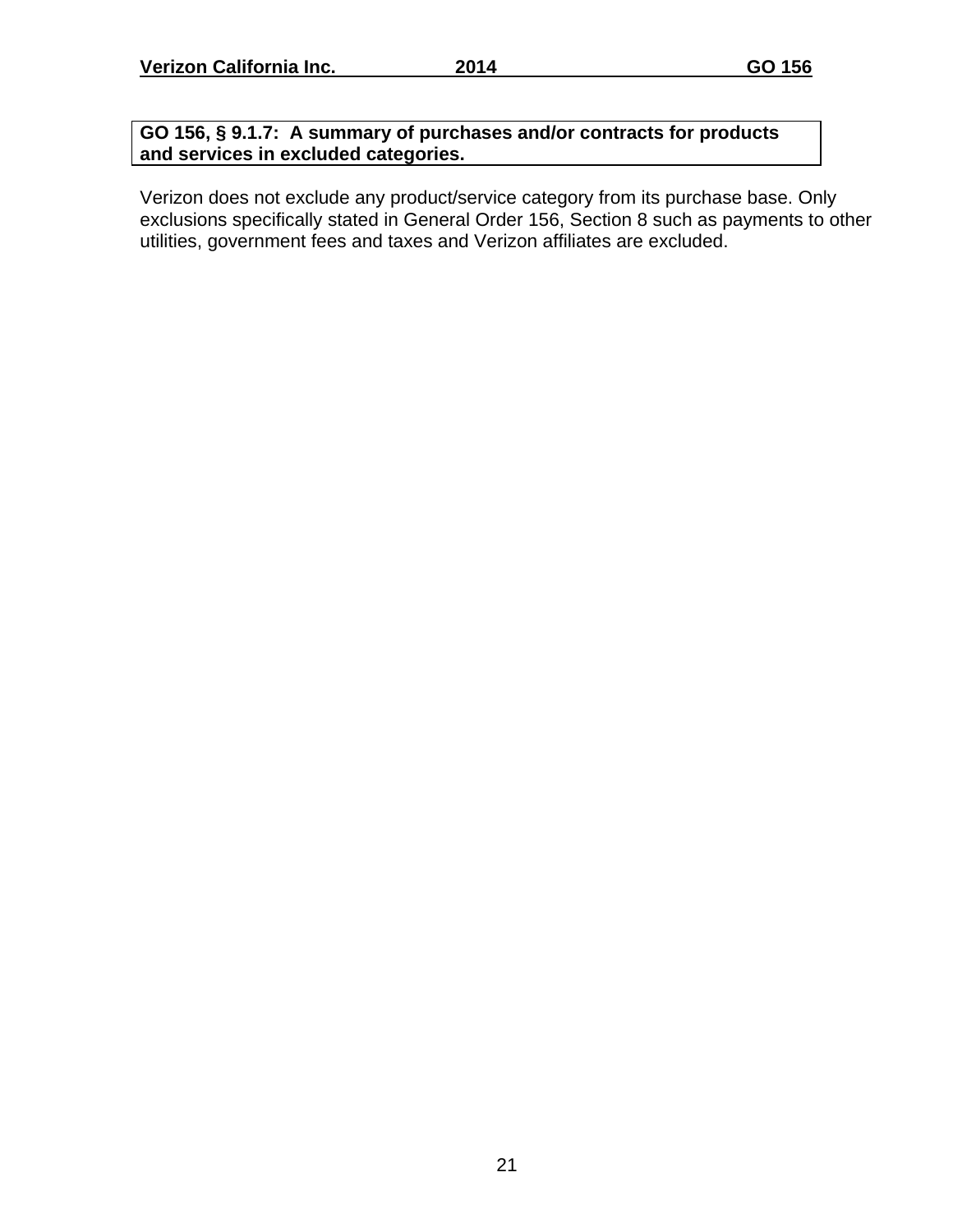**GO 156, § 9.1.8: A description of any efforts made to recruit WMDVBE suppliers of products or services in procurement categories where WMDVBE utilization has been low, such as legal and financial services, fuel procurement, and areas that are considered highly technical in nature.**

# **FINANCIAL SERVICES**

Verizon's treasury organization partners with several minority-owned banks and financial firms in areas such as bond underwriting, equity brokerage, stock repurchases, commercial paper placement, short term cash investments in money markets and certificates of deposit, and asset recovery.

In 2014, Verizon closed its sale of \$500 million of retail notes to a large number of investors in a transaction involving 21 underwriting firms. The underwriters included 11 minority- and women-owned firms as well as two firms that are owned and operated by service-disabled veterans.

Verizon also maintains certificates of deposit with numerous minority owned banks, including three in California.

# **LEGAL SERVICES**

Verizon has committed itself to the Commission's efforts to increase supplier diversity within the legal profession. Verizon's legal diversity commitments and efforts include:

# The Association of Corporate Counsel's Call To Action

Verizon continues its corporate-wide efforts in support of this commitment to diversity in the law profession undertaken several years ago. The specific initiatives discussed in Verizon's 2006 General Order 156 Supplier Diversity Report (2006 Report) are ongoing.

# Annual and Quarterly Diversity Reporting Requirements

As described more fully in the section discussion, outside counsel are required to provide an annual diversity report to the Verizon Legal department, which reaffirms Verizon's continued interest and focus on this topic.

# Verizon's Legal Billing Guidelines

Outside counsel performing work for Verizon in the United States must provide an annual diversity report to the Verizon Legal department. We view the annual diversity report as critical in our efforts to continue fostering diversity and equal opportunity at both Verizon and among our key law firms.

The report must include: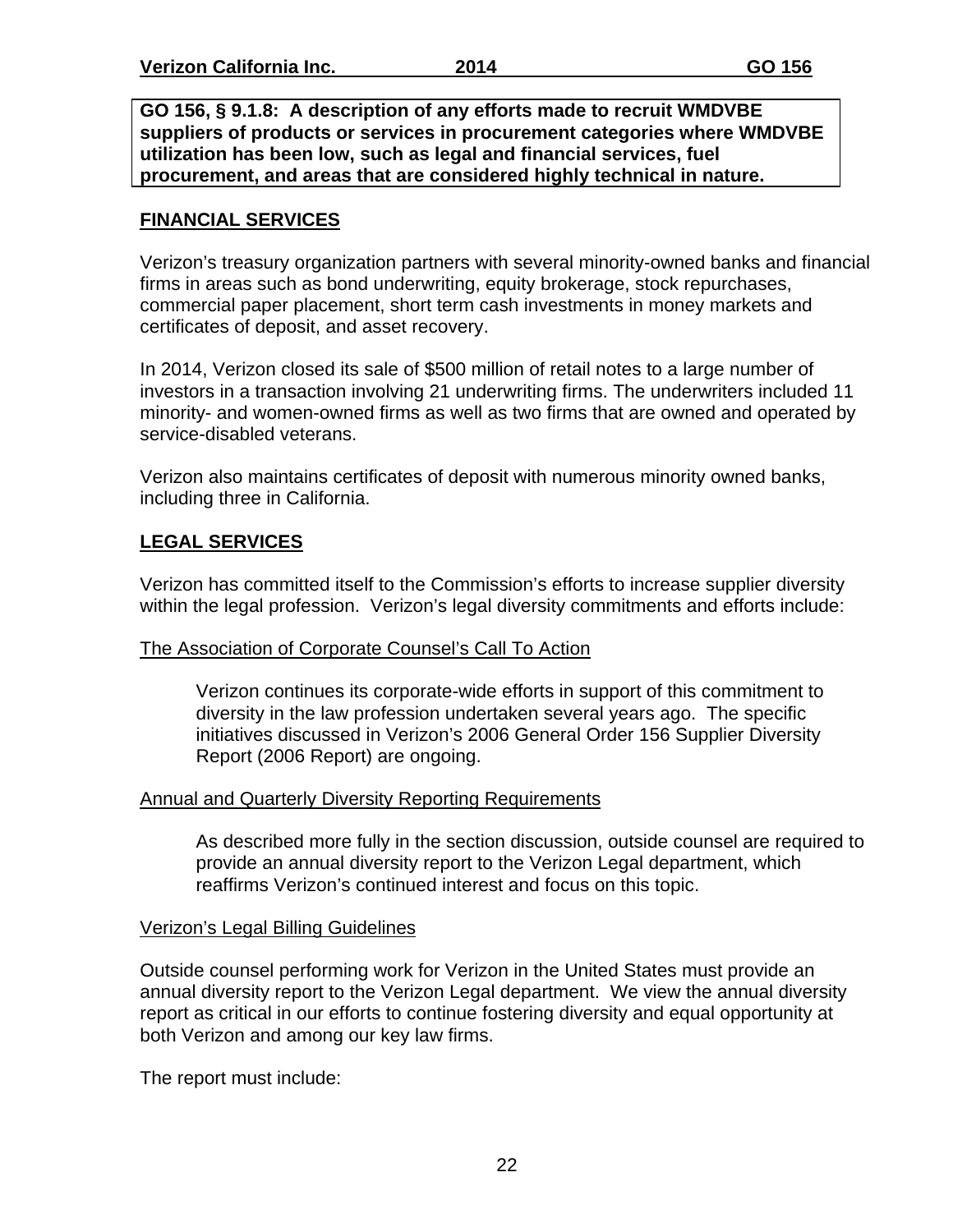1. Demographic Profile: The number of partner and associate attorneys in the U.S., by gender and by the following demographic groups: White/Caucasian, African-American/Black, Hispanic/Latino, Asian, American Indian or Alaska Native, and Native Hawaiian or other Pacific Islander.

2. Recruitment, Hiring, Retention and Promotion: Actions taken by the firm to recruit, hire, retain, and promote diverse attorneys, and to recruit and hire diverse summer associates, including identification of the number and percentage of offers extended to diverse summer associates and lateral hires, and the number of acceptances.

3. Mentoring & Training/Career Development: Formal programs and other actions taken by the firm to mentor, sponsor, train, and develop diverse attorney talent, and the percentage of attorneys in such programs that are diverse. Actions taken to create opportunities for diverse attorneys to work on challenging matters, and to work with key clients, including Verizon.

4. Leadership Positions: Diverse attorneys in key leadership roles in the firm, whether as heads of practice groups or key committees.

5. Pipeline Initiatives: Efforts to increase the pipeline of diverse individuals into the legal profession through internship programs, community involvement, or support of organizations dedicated to placing female and minority individuals in law school, as well as efforts to create and foster educational opportunities in underserved areas.

We also strongly encourage our firms to participate in the Vault/MCCA Law Firm Diversity Survey, where these areas are fully addressed.

#### Attorney Diversity Committee

Verizon formed the Attorney Diversity Committee early in 2007, including senior representatives from throughout Verizon's legal department. The Committee's mission was described in the 2007 report.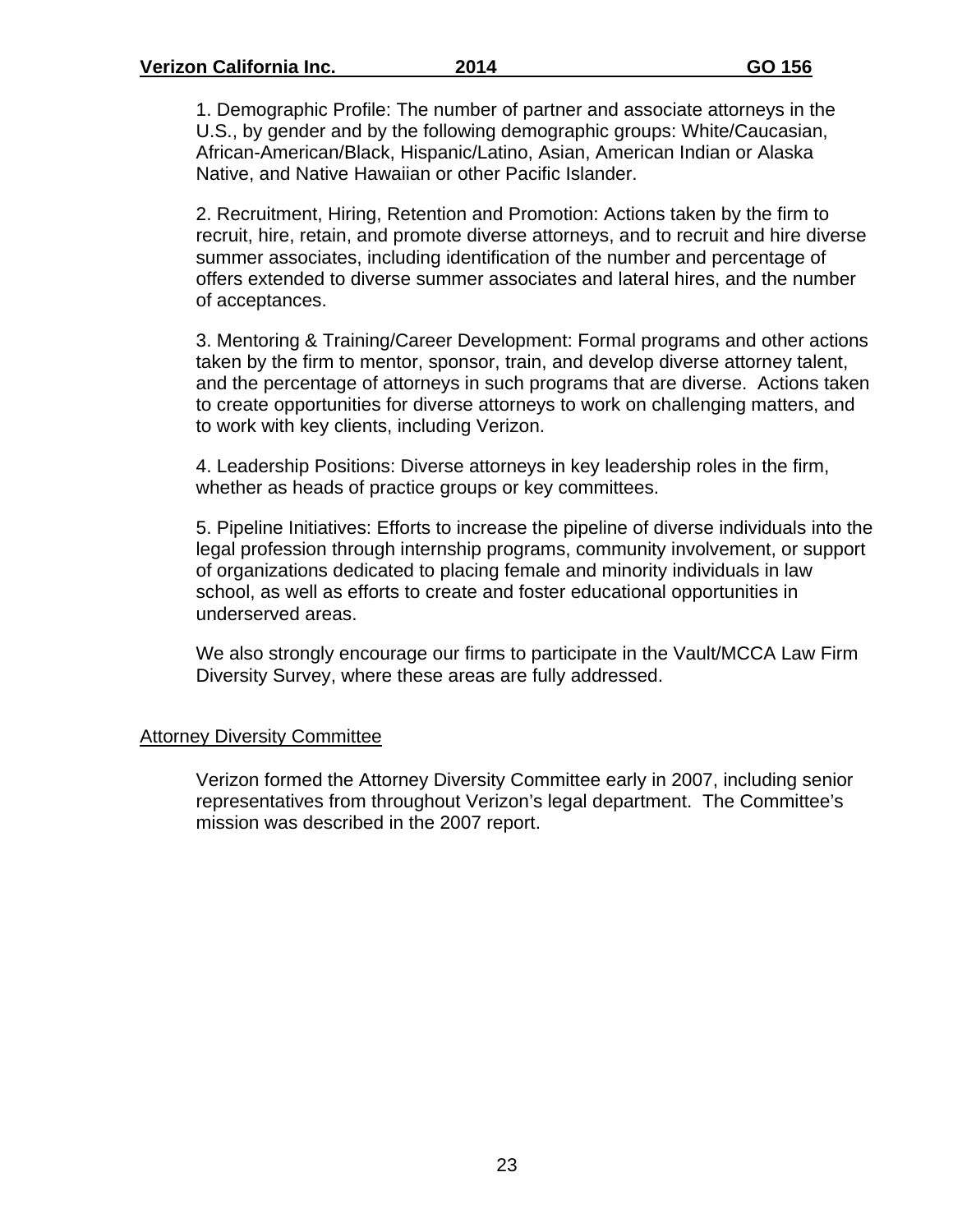.

**GO 156, §9.1.9: Utilities shall retain all documents and data they rely on in preparing their WMDVBE annual report for the longer of either three years or in conformance with the utilities' individual document retention policies, and shall provide these documents and data to the Commission upon request.** 

Verizon will comply with the requirements specified in GO 156.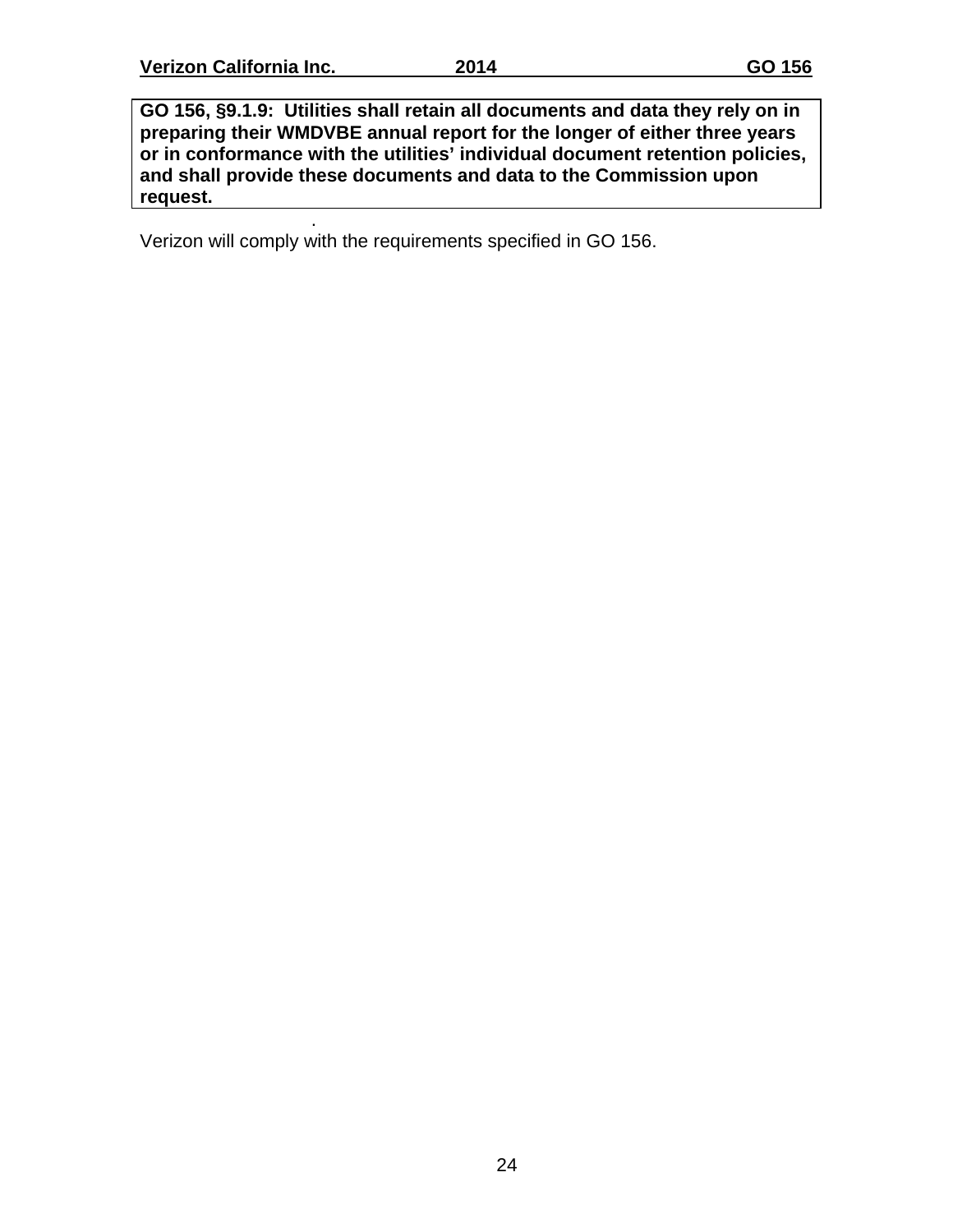**GO 156, §9.1.10a: Each utility which elects to report fuel procurement separately must file with the Executive Director by March 1 of each year, beginning in 1991, a separate detailed and verifiable report on WMDVBE participation in fuel markets.** 

This section does not apply to Verizon.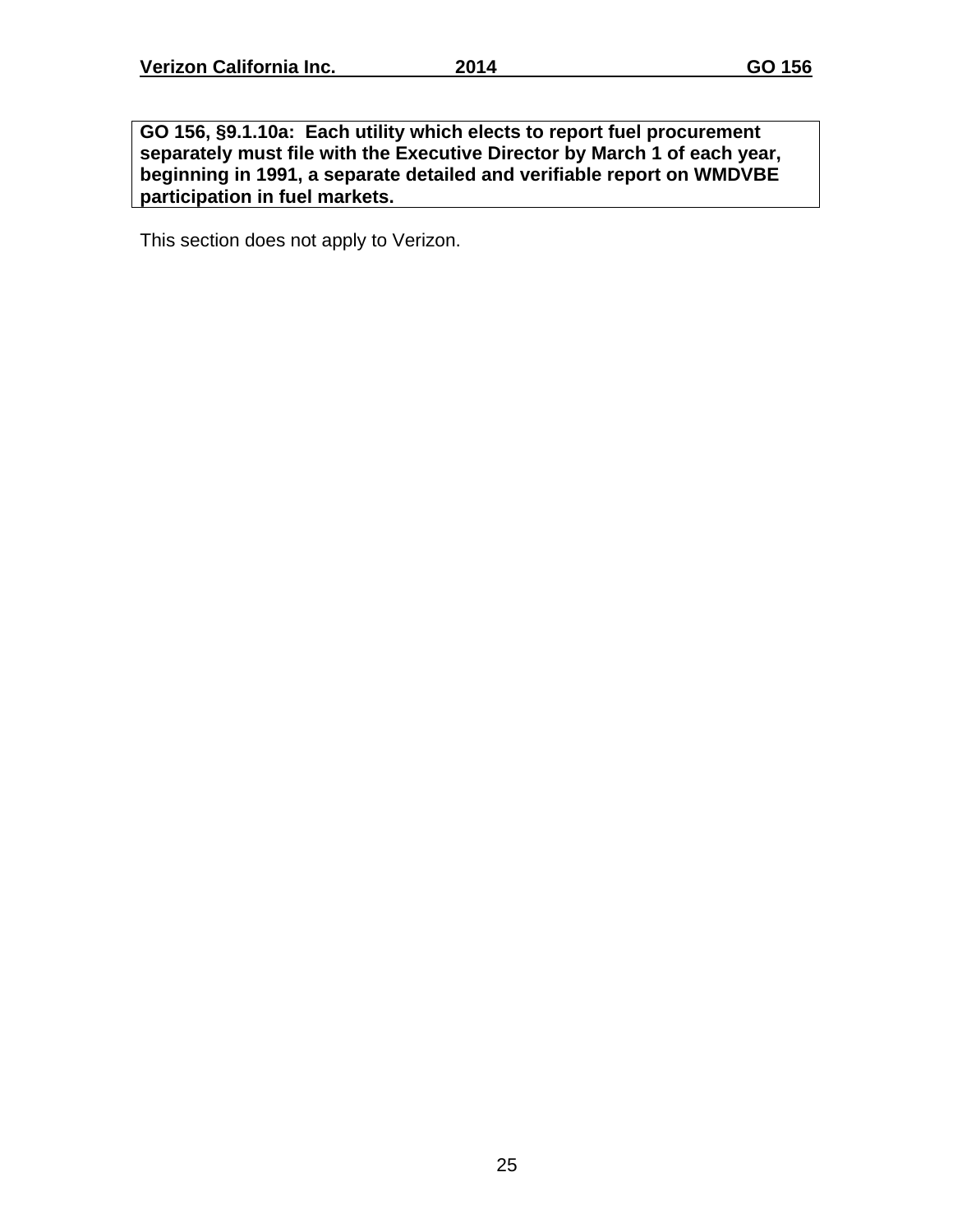**GO 156, §9.1.10b: Utilities shall summarize WMDVBE purchases and/or contracts in product and service categories that include renewable and nonrenewable energy, wireless communications, broadband, smart grid, and rail projects, in addition to their current reporting categories. Utilities have discretion to segregate overlapped dollars.** 

The WBE, MBE, and DVBE summary of purchases in the product and service categories indicated above are depicted in Verizon's Exhibit A.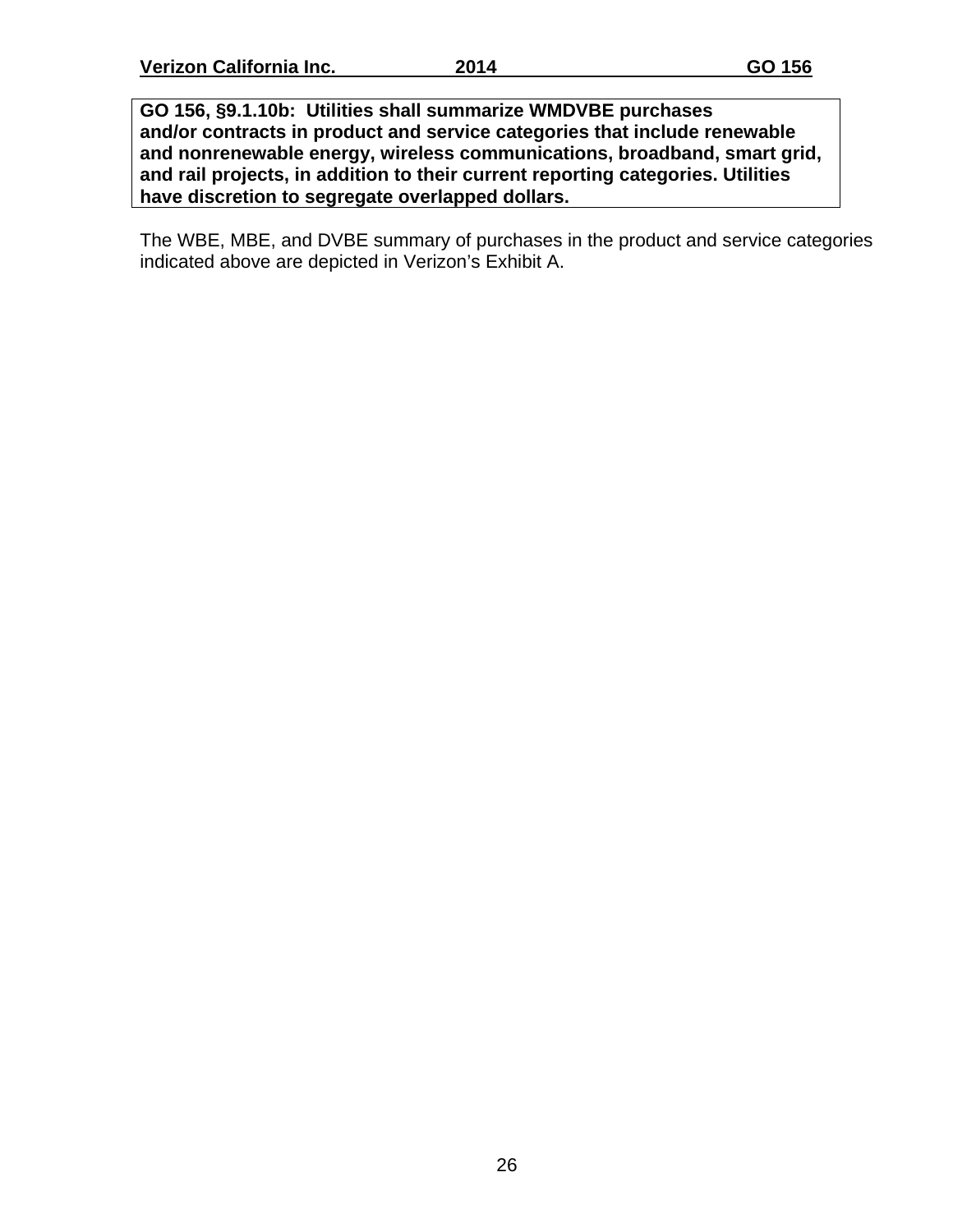Section 10 of GO 156 requires utilities to discuss their plans to increase spend in supplier diversity for the next reporting year. Verizon's plan is as follows:

**GO 156, §10.1.1: Short, mid and long terms goals by product and service category.** *EXHIBIT B.*

Exhibit B shows Verizon on track to meet the short, mid and long-term GO 156 goals.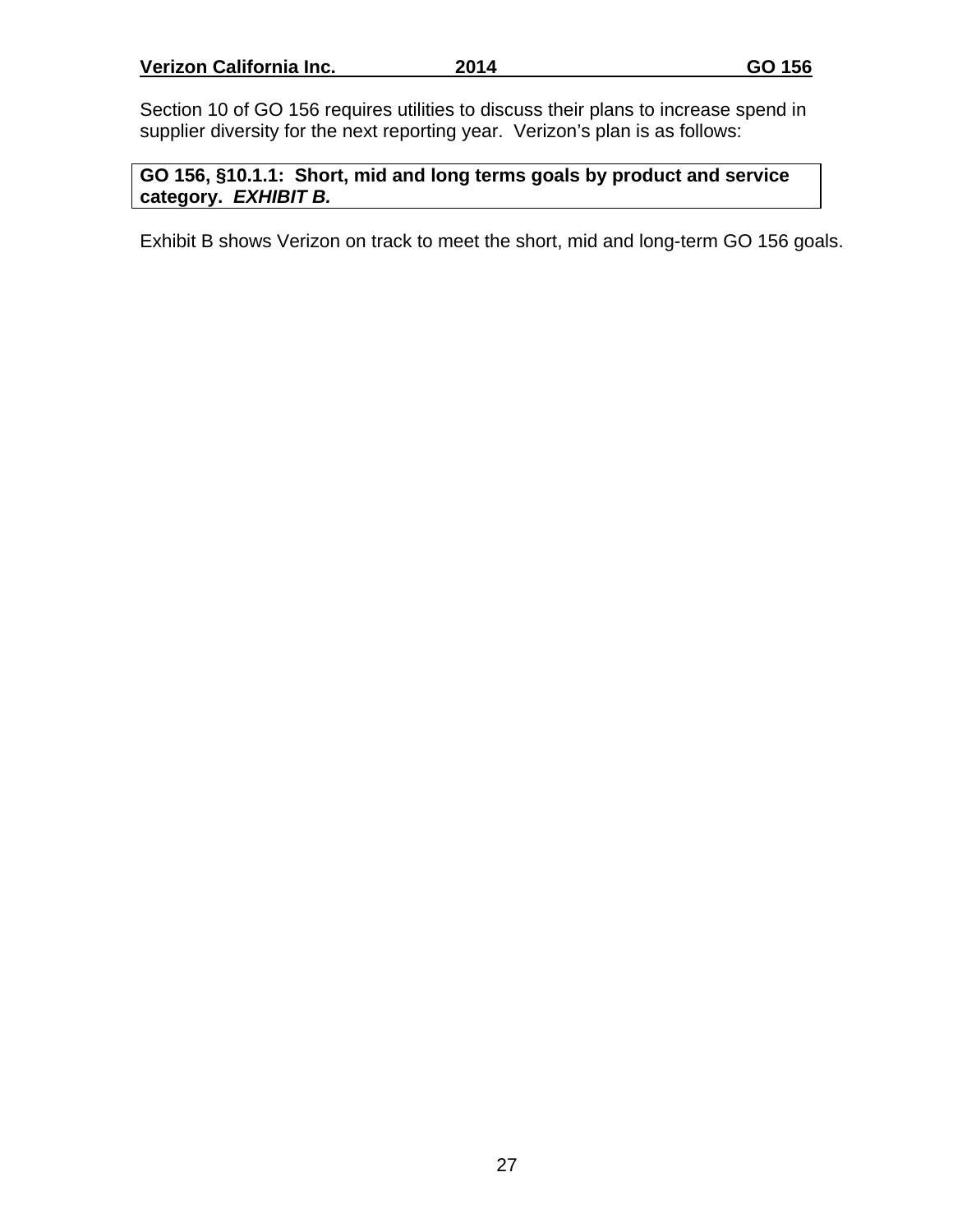**GO 156, §10.1.2: A description of WMDVBE program activities planned for the next calendar year (internal program activities).**

# **PLANNED WMDVBE PROGRAM ACTIVITIES FOR 2015**

Verizon will continue to make concerted efforts to strengthen its Supplier Diversity results:

# Internal Program Activities

Verizon will continue to implement its California Supplier Diversity program with an emphasis on objectives for all key products/services and continuous improvement across all business units. Verizon will also take additional steps to reach its goals, including:

### In reach and Awareness

- Analyze, develop and implement strategic plan to increase commitments to existing diverse suppliers and to provide opportunities for suppliers in low utilization areas.
- Develop and retain a pool of qualified certified suppliers to meet business needs of Verizon.
- Increase participation on cross functional teams for RFPs and contracts to drive inclusion of diverse suppliers in support of sourcing, commercial and federal sales teams.
- Actively include qualified diverse suppliers as subcontractors/ $2<sup>nd</sup>$  tier vendors in Verizon procurement opportunities.
- Analyze and increase utilization on non-traditional services such as legal, financial and investment management areas.
- Continue to strategically partner and collaborate with internal business units and suppliers to develop and implement strategies to increase diverse spend.
- Assess direct and indirect procurement opportunities and identify crucial RFPs with an impact on Verizon California and proactively work with the Cross-Functional Teams to emphasize key strategies.
- Partner with Sourcing and strategic prime suppliers to ensure multi-tier diversity inclusion.
- Continue to work with internal customer groups outside of the sourcing process whose functions impact use of key California suppliers. Ensure WMDVBEs are included in the competitive process for contract opportunities.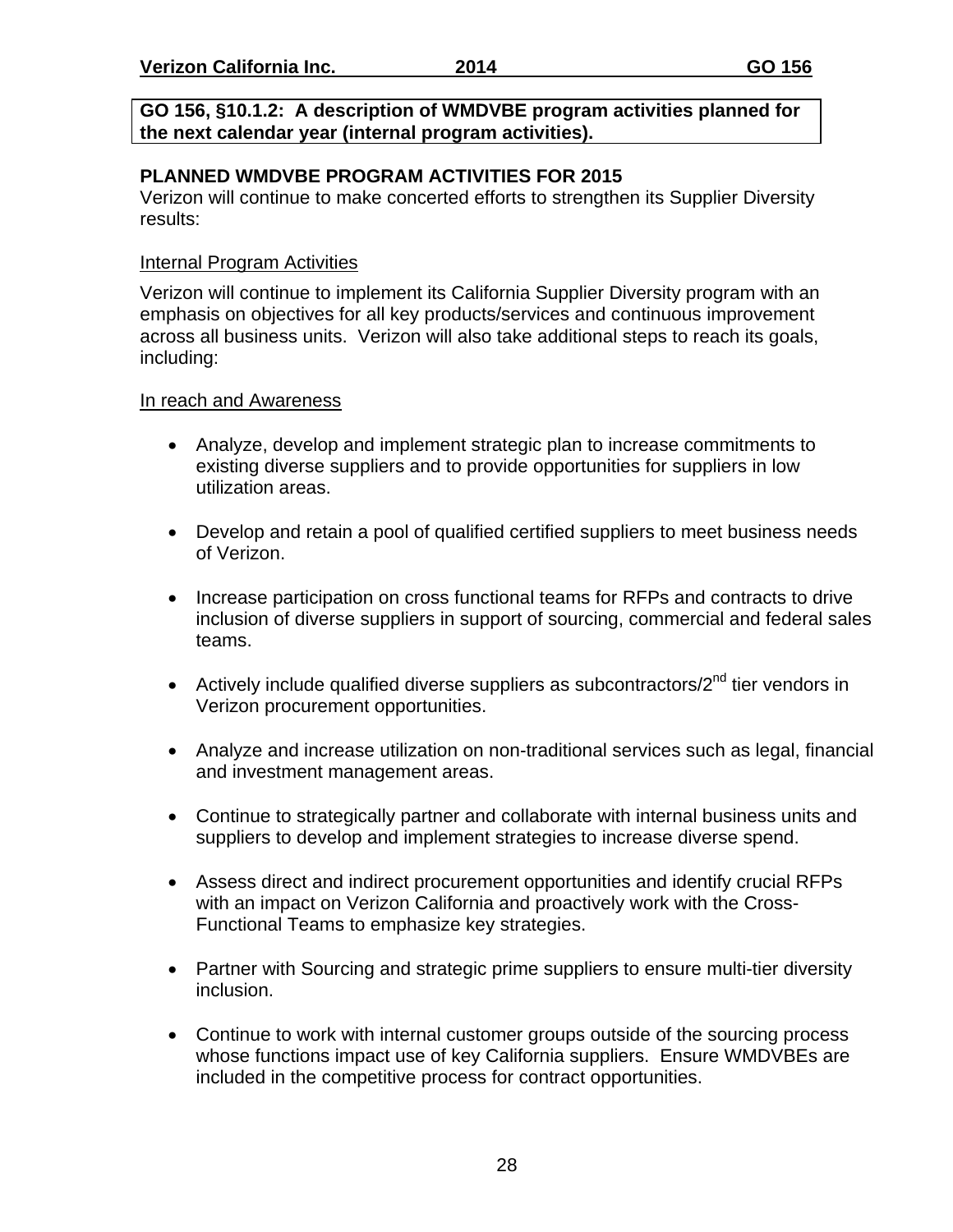- Communicate Verizon's short and long term supplier diversity related strategic directions to key internal stakeholders.
- Continue to educate, increase awareness and work closely with prime suppliers to ensure they meet their utilization requirements.
- Consistently monitor, review and analyze reports to track progress to ensure diversity initiatives are being executed.
- Conduct ongoing quantitative analysis of overall supplier diversity performance by internal business units.
- Continue to collaborate with minority and non-minority advocacy organizations and prime contractors to support doing business with and encourage economic development of minority, women-owned and disabled veteran suppliers and contractors.
- Support and mentor suppliers by nurturing their successes, providing favorable feedback, and suggest partnerships with organizations that are working to improve their opportunities.
- Encourage prime suppliers to diversify their own base of minority-owned suppliers and subcontractors, and develop relationships that would be mutually beneficial.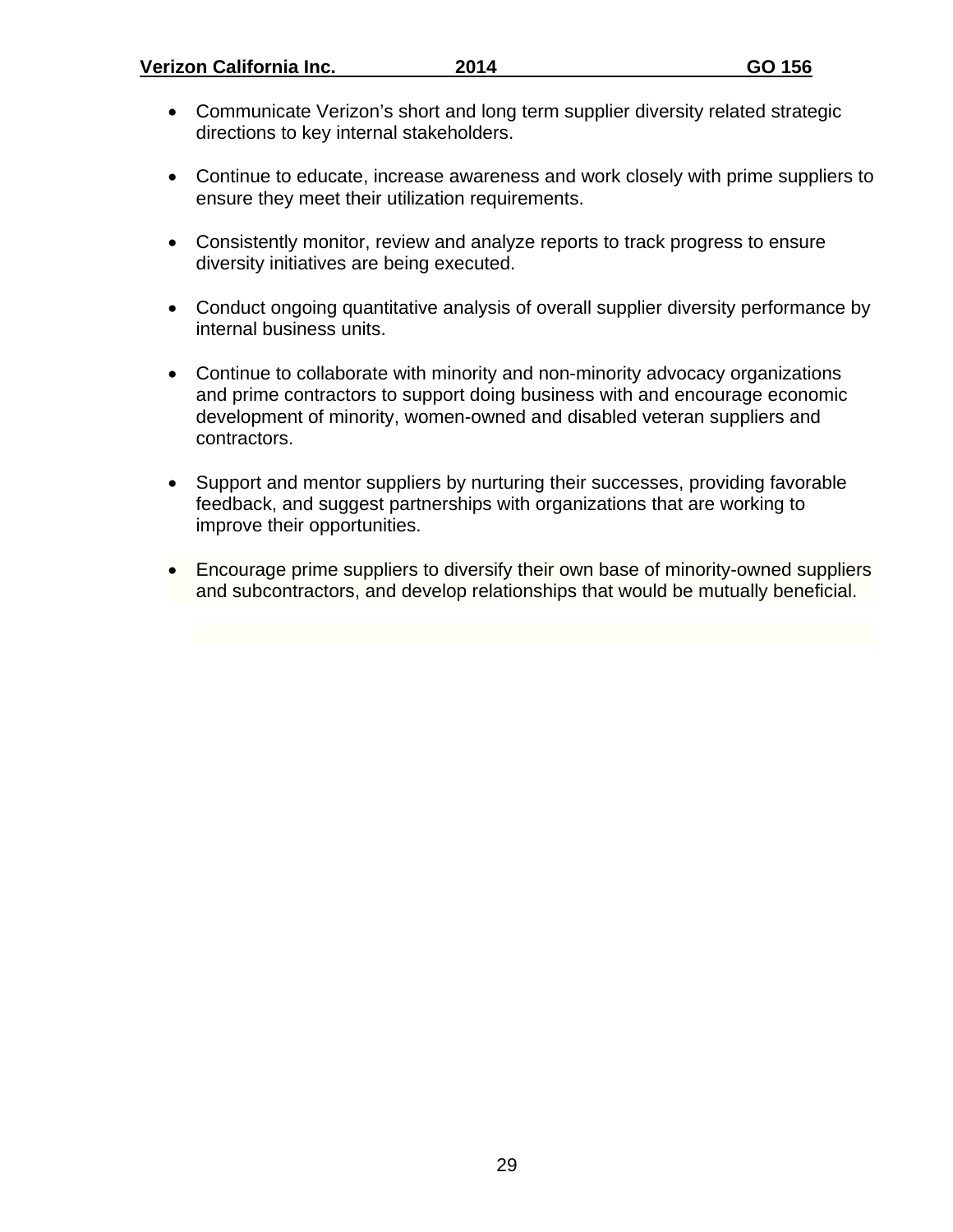#### **GO 156, §10.1.2: A description of WMDVBE program activities planned for the next calendar year (external program activities).**

#### External Program Activities

Verizon will continue to develop its Supplier Diversity program, with an emphasis on outreach to supplier community, prime supplier awareness training, web-based tools to allow effective supplier access, and the development of best practices within our industry. Verizon will also closely monitor opportunities to increase spending results, to promote Supplier Diversity and to meet its goals, including:

#### Outreach and Advocacy

- Provide guidance and training to Prime Suppliers on Tier Two Spend reporting.
- Partner with various Chambers of Commerce and business associations to conduct one-on-one meetings between WMDVBEs and Verizon Sourcing Process Leaders to discuss both current opportunities in California and general Verizon requirements for the applicable product or service.
- Lead, secure and maintain partnerships with prime suppliers to host Premier Supplier Academy informational and opportunity seminars.
- Host Verizon Premier Supplier Academy and Diversity Fairs with focus on the strategic procurement opportunities with greatest underutilization.
- Continue outreach to WMDVBE's participating in Verizon's Premier Supplier Academy program to increase knowledge and competition among these suppliers.
- $\bullet$  Develop existing WMDVBEs for  $2^{nd}$  tier strategic opportunities.
- Encourage diverse suppliers to achieve and maintain certifications and to enter and update their profiles on our website registration database.
- Participate in local, regional and national Supplier Diversity events which include: conferences, forums, symposiums, trade fairs workshops and panels.
- Continue to actively partner with the CPUC, Joint Utilities, Elite Service Disabled Veteran Owned Businesses (SDVOB), DVBE Alliance and various chamber organizations to build awareness of Verizon's procurement requirements.
- Monitor results and work closely with prime suppliers to ensure that they meet their  $2^{nd}$  tier utilization requirements and review and expand areas of opportunity for diverse spend.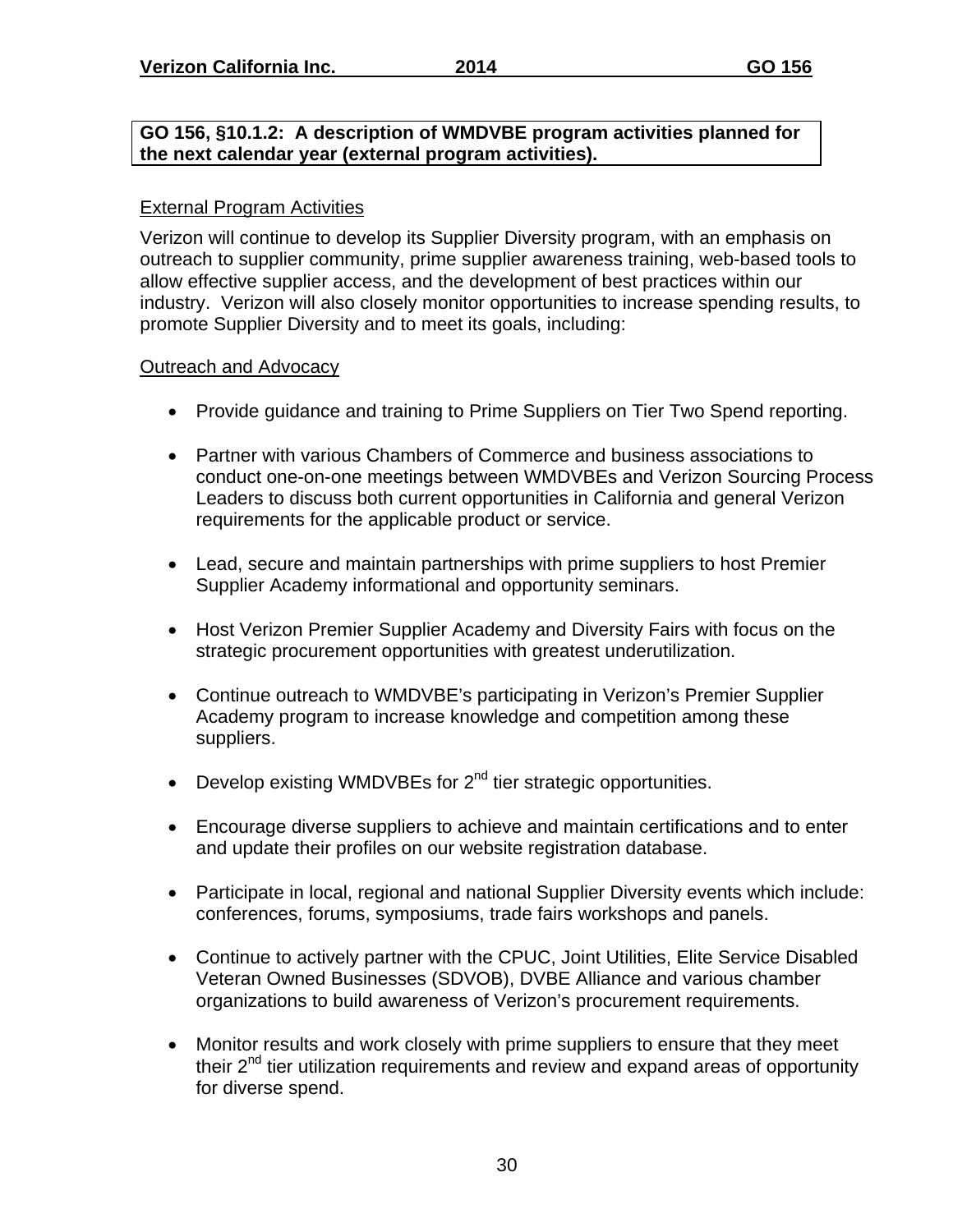**Verizon California Inc.** 2014 **GO 156** 

- Continue to invest in and partner with California minority business associations to provide their members with technical assistance programs.
- Maintain active membership in supplier diversity organizations and various associations.
- Support efforts of chambers, associations and advocacy organizations that support supplier development.
- Highlight program success and communicate areas of opportunities to diverse supplier community.
- Identify existing suppliers that have not obtained Third Party certification and encourage certification.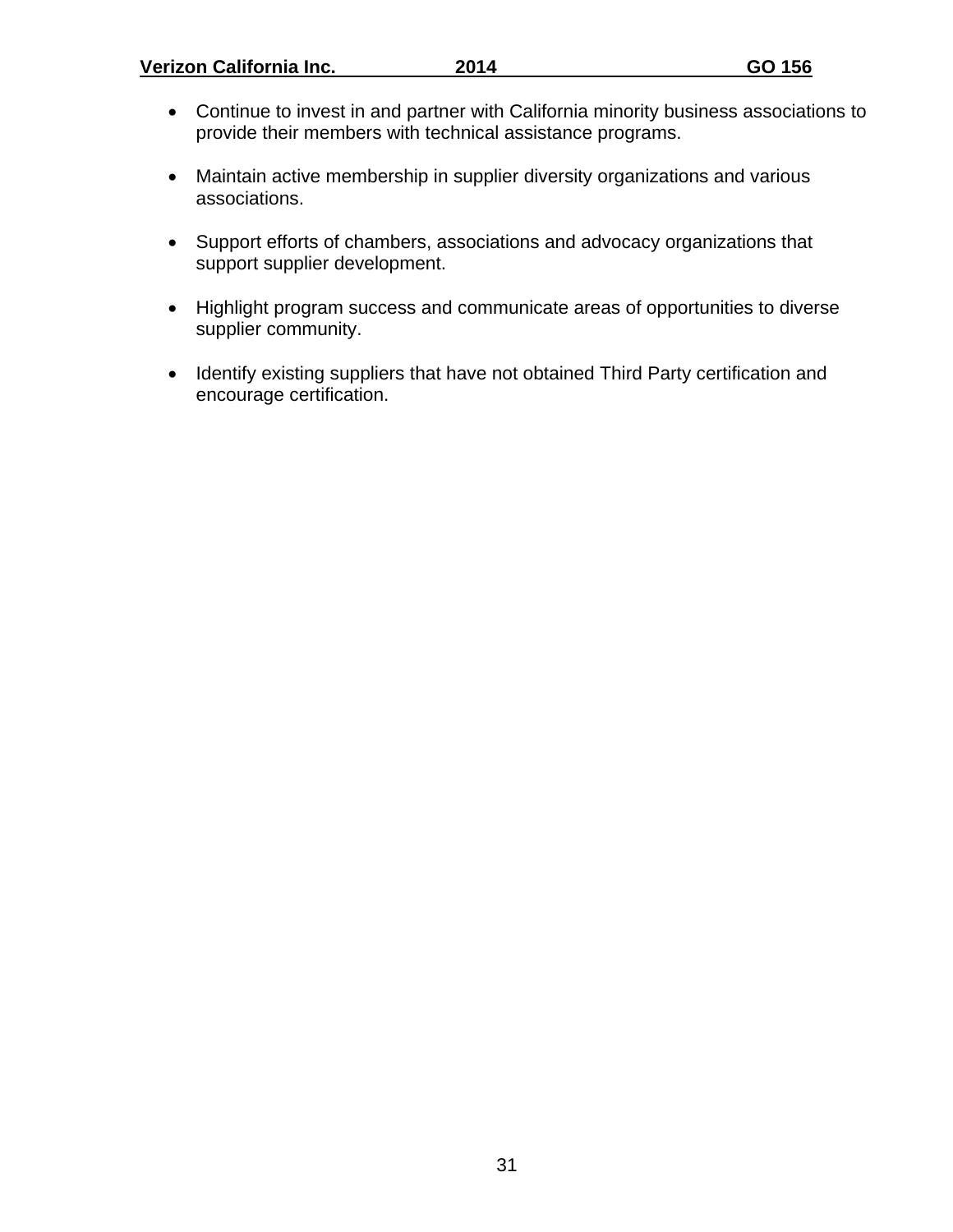**GO 156, §10.1.3: Plans for recruiting WMDVBE suppliers of products or services where WMDVBE utilization has been low, such as legal and financial services, fuel procurement, and areas that are considered highly technical in nature.**

- Verizon will continue to participate in relevant forums throughout the state in order to identify diverse suppliers in these areas.
- Verizon will continue to benchmark with other utilities to identify diverse suppliers in low utilization areas.
- Verizon will continue to work with prime suppliers in such areas as logistics, fiber optic cable cutting, and real estate services to encourage use of WMDVBEs.
- Verizon will work within the industry to continue to develop best practices for developing sustainable supplier diversity growth.
- Verizon will utilize the numerous diverse databases for sourcing.
- Verizon will continue to focus on recruiting, identifying and positioning DVBE suppliers for key RFP opportunities.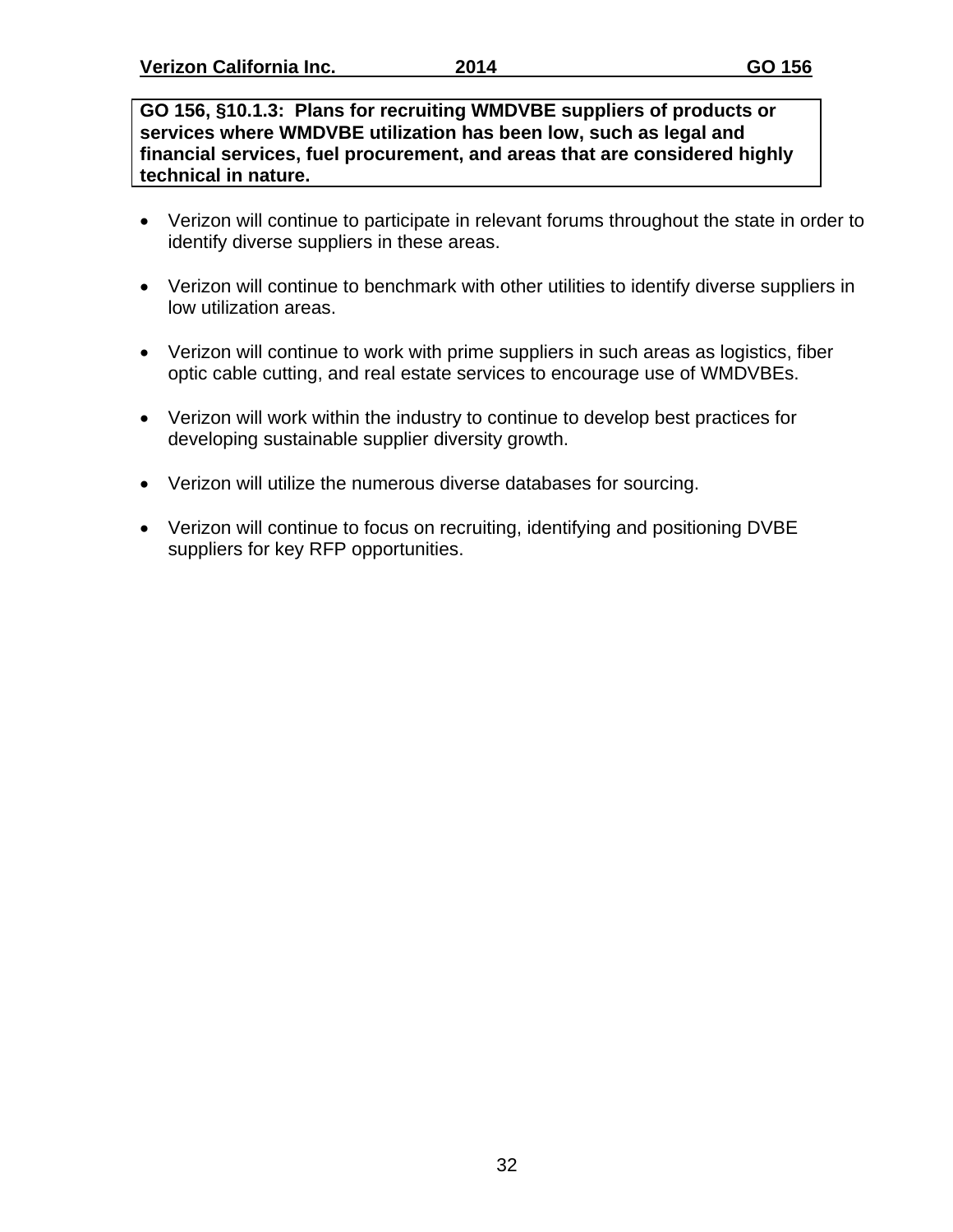**GO 156, §10.1.4: Plans for seeking and/or recruiting WMDVBE suppliers of products or services in any "excluded category" of products or services which has been removed from the procurement dollar base used to set goals because of the established unavailability of WMDVBE suppliers.**

The CPUC issued Decision 05-11-024 on November 13, 2005 in which it eliminated the use of exclusions in reporting diversity procurement results. Verizon has not used exclusions in providing this report.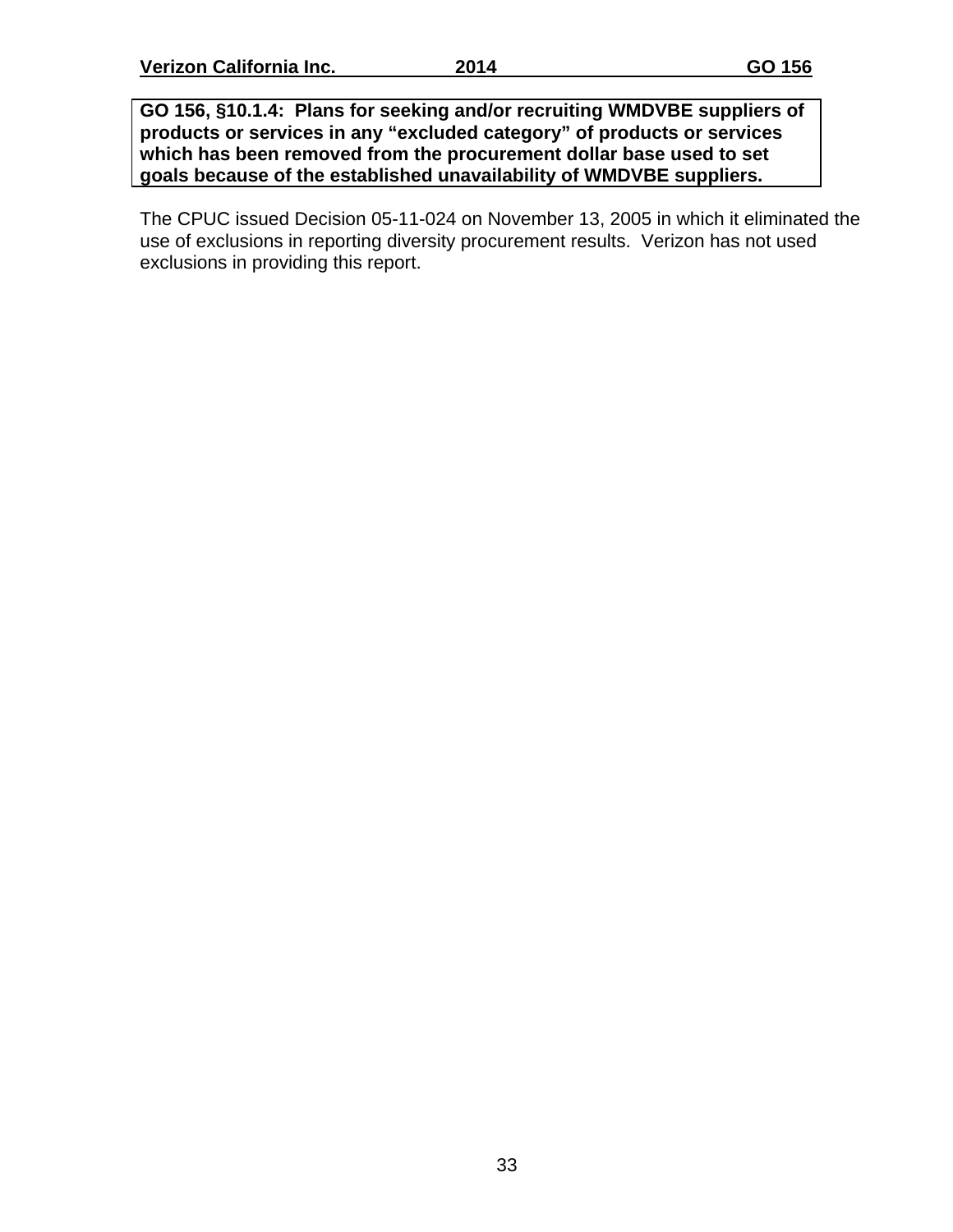**GO 156, §10.1.5: Plans for encouraging both prime contractors and grantees to engage WMDVBE in subcontracts in all categories that provide subcontracting opportunities.**

Guidelines for utilization of WMDVBE subcontractors by non-WMDVBE First Tier suppliers are included in each RFP. As part of their response to Verizon RFPs, prime suppliers are required to include their WMDVBE utilization plan. In addition, Verizon contracts include a diverse spend target. The plan requires a list of specific WMDVBEs to be utilized as well as projected dollars or percentage of work they will receive. Audits are periodically conducted to assure contract compliance. Prime suppliers are required to report their WMDVBE subcontracting activity to Verizon on a quarterly basis. The Strategic Sourcing and Supplier Diversity organizations are responsible for tracking this information.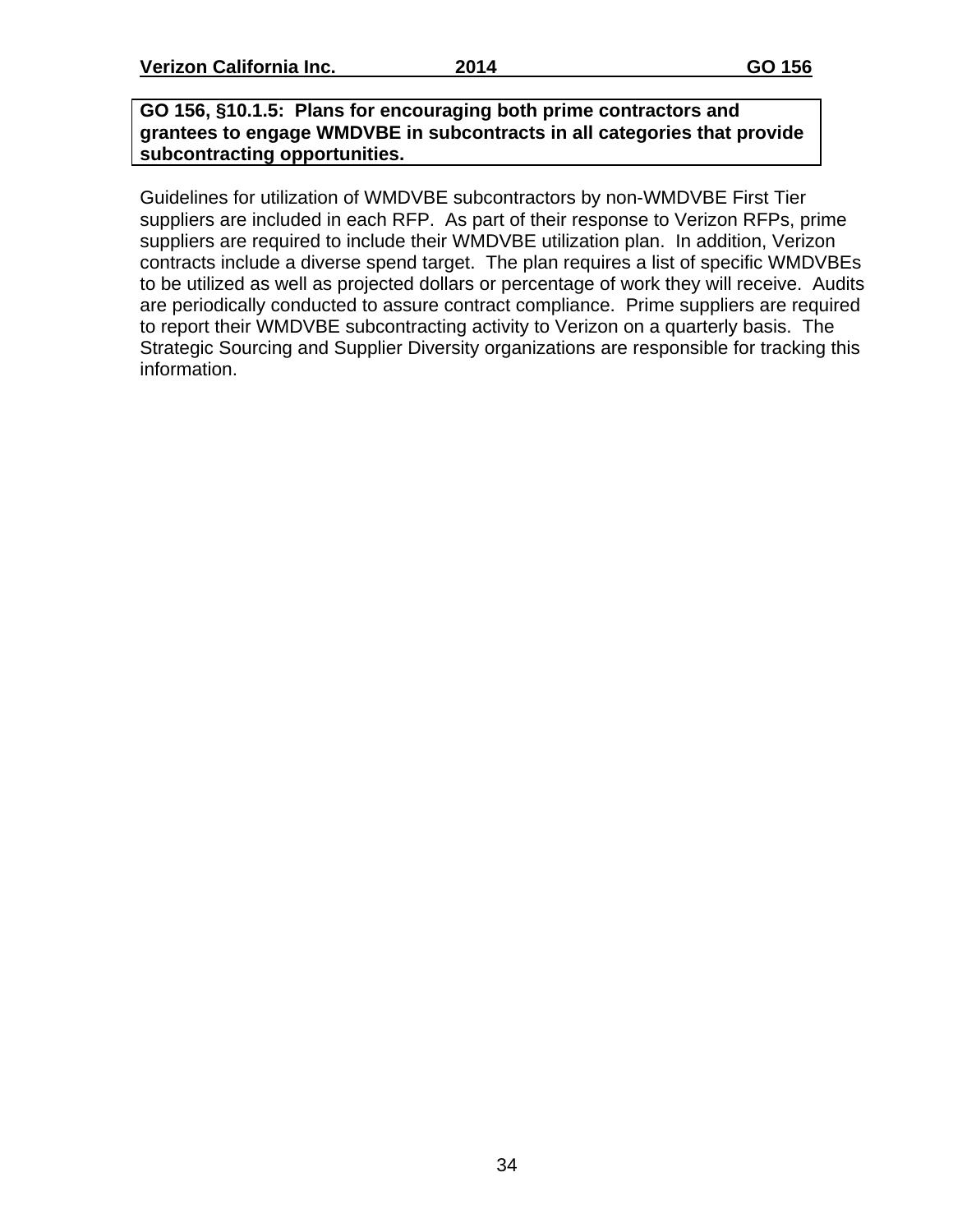# **GO 156, §10.1.6: Plans for complying with WMDVBE program guidelines.**

Verizon will comply with the General Order 156 program guidelines.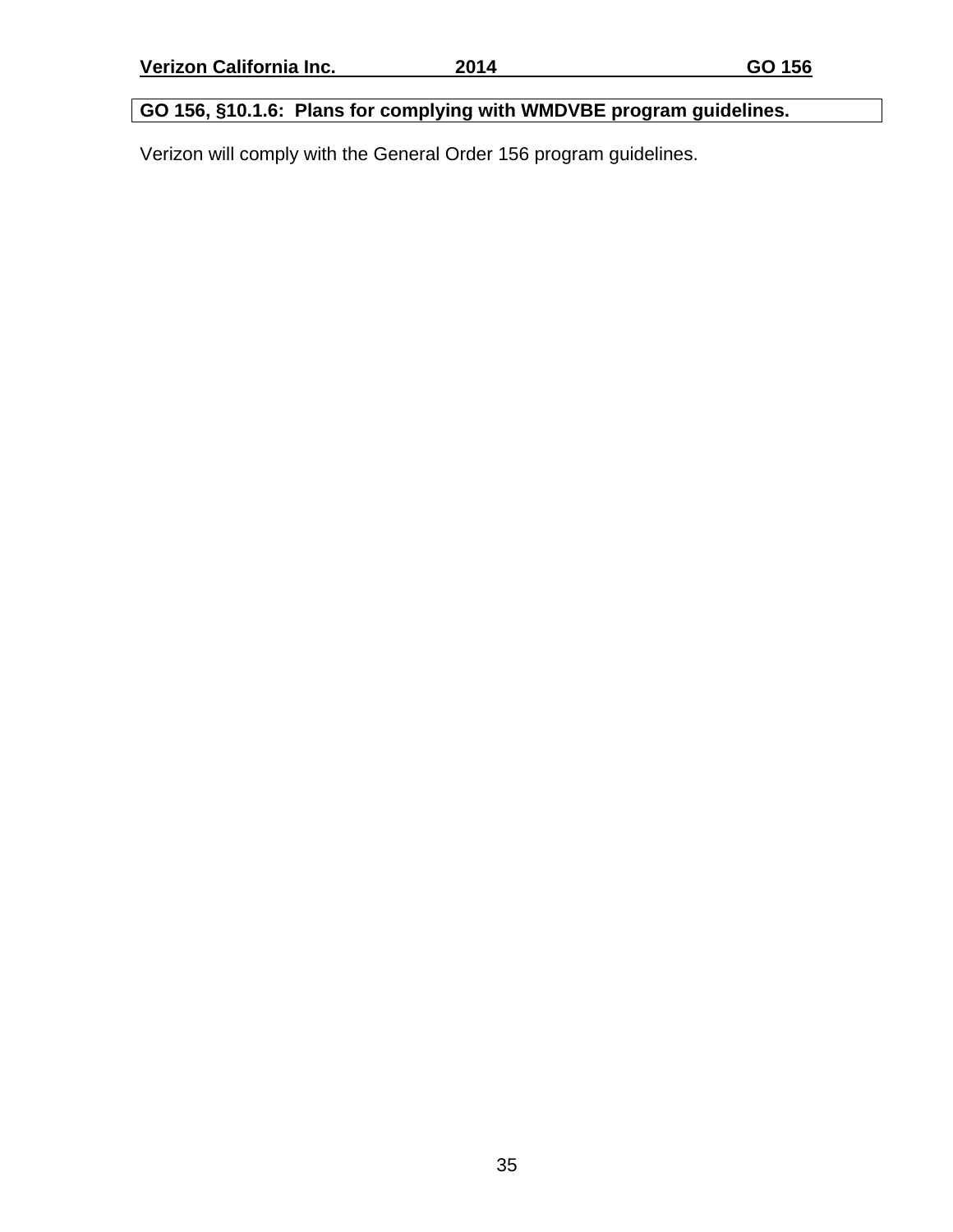| Verizon California WMDVBE 2014 Expenditures - Joint Telecom Utilities Format Using SIC Categories |  |
|---------------------------------------------------------------------------------------------------|--|
|                                                                                                   |  |

|                                        |                       | <b>Report Modifications</b>                   |                    | <b>ASIAN-PACIFIC</b> |                |                | <b>HISPANIC</b> |                | <b>BLACK</b>   |                | NATIVE-AMER    |                          | MULTI-ETHNIC   | <b>TOTAL MEN</b>                                    | <b>TOTAL</b><br>WOMEN         | TOTAL MBE                       | <b>TOTAL WBE</b>           | SUBTOTAL<br><b>MWBE</b>                             |                                            | <b>TOTAL</b><br>TOTAL DVBE MWBE-DVBE                              | <b>TOTAL</b><br>COMPANY |
|----------------------------------------|-----------------------|-----------------------------------------------|--------------------|----------------------|----------------|----------------|-----------------|----------------|----------------|----------------|----------------|--------------------------|----------------|-----------------------------------------------------|-------------------------------|---------------------------------|----------------------------|-----------------------------------------------------|--------------------------------------------|-------------------------------------------------------------------|-------------------------|
| Major Group - S<br>Categories<br>$-50$ | Telecom<br>Categories | <b>Product/Service Descriptions</b>           |                    | <b>MEN</b>           | <b>WOMEN</b>   | MEN            | <b>WOMEN</b>    | MEN            | WOMEN          | <b>MEN</b>     | <b>WOMEN</b>   | <b>MEN</b>               | <b>WOMEN</b>   | ≦<br>nority Busine<br>Enterprise<br>SS <sub>O</sub> | Minority Busine<br>Enterprise | Minority Business<br>Enterprise | Women Busine<br>Enterprise | <b>Business</b><br>Enterprise<br>Minority/<br>Women | sabled Veter.<br>Enterprise<br>Busine<br>≌ | P.<br>mority/ Women/<br>isabled Veteran<br>Business<br>Enterprise | <b>PURCHASES</b>        |
| 15                                     | - 1                   | <b>General Contracting</b>                    | $\mathsf{\$}$      | $\Omega$             | - 0            | - 0 -          | - 0-            | -0             | - 0-           | -0             | -0             | - 0                      | - 0-           | $\Omega$                                            | $\Omega$                      | $\Omega$                        | -0                         |                                                     | $\overline{0}$                             | $\overline{0}$                                                    | 2,446,984               |
|                                        |                       |                                               | %                  | 0.00%                | $0.00\%$       | 0.00%          | $0.00\%$        | 0.00%          | 0.00%          | 0.00%          | $0.00\%$       | 0.00%                    | $0.00\%$       | 0.00%                                               | $0.00\%$                      | $0.00\%$                        | 0.00%                      | $0.00\%$                                            | $0.00\%$                                   | 0.00%                                                             | 100.00%                 |
| 17                                     | $\overline{2}$        | Construction - Special Trade                  | $\mathbf{\hat{s}}$ | 275,525              | - 0            | 21,637,77.     | 37,645          | 2,187          | $\overline{0}$ | 53,287         | $\overline{0}$ | $\overline{0}$           | - 0            | 21,968,772                                          | 37,645                        | 22,006,417                      | 5,555,572                  | 28,561,990                                          | 5,497,303                                  | 34,059,293                                                        | 59,047,885              |
|                                        |                       |                                               | %                  | 0.47%                | $0.00\%$       | 36.64%         | 0.06%           | 0.00%          | 0.00%          | 0.09%          | 0.00%          | 0.00%                    | 0.00%          | 37.21%                                              | 0.06%                         | 37.27%                          | 11.10%                     | 48.37%                                              | 9.31%                                      | 57.68%                                                            | 100.00%                 |
| - 5                                    |                       |                                               | %                  | $0.00\%$             | $0.00\%$       | 0.00%          | 0.00%           | 0.00%          | 0.00%          | 0.00%          | $0.00\%$       | 0.00%                    | 0.00%          | 0.00%                                               | $0.00\%$                      | $0.00\%$                        | 0.00%                      | $0.00\%$                                            | $0.00\%$                                   | 0.00%                                                             | 100.00%                 |
| 6                                      |                       | Printing & Publishing                         | $\mathbf{\hat{s}}$ | $\Omega$             | $\overline{0}$ | $\overline{0}$ | $\overline{0}$  | $\overline{0}$ | $\overline{0}$ | $\overline{0}$ | -0             | - 0                      | - 0            | $\cap$                                              | $\Omega$                      | $\Omega$                        | $\overline{0}$             | $\Omega$                                            | $\overline{0}$                             | $\overline{0}$                                                    | 37,997                  |
|                                        |                       |                                               | %                  | $0.00\%$             | $0.00\%$       | 0.00%          | 0.00%           | 0.00%          | $0.00\%$       | 0.00%          | $0.00\%$       | 0.00%                    | $0.00\%$       | 0.00%                                               | $0.00\%$                      | $0.00\%$                        | 0.00%                      | $0.00\%$                                            | $0.00\%$                                   | 0.00%                                                             | 100.00%                 |
| -8                                     | -5                    | Machinery & Computers                         | -S                 |                      | $\bullet$      | - 0            | - 0             | - 0            | $\overline{0}$ | $\overline{0}$ | -0             | - 0                      | - 0            |                                                     | $\Omega$                      | $\Omega$                        | $\Omega$                   | $\Omega$                                            | $\overline{0}$                             | $\overline{0}$                                                    | 1,613,165               |
| $\mathsf Q$                            |                       |                                               | $\frac{0}{c}$      | 0.00%                | 0.00%          | 0.00%          | 0.00%           | 0.00%          | 0.00%          | 0.00%          | 0.00%          | 0.00%                    | 0.00%          | 0.00%                                               | 0.00%                         | 0.00%                           | 0.00%                      | 0.00%                                               | 0.00%                                      | 0.00%                                                             | 100.00%                 |
| 10                                     |                       |                                               | %                  | 54.49%               | $0.00\%$       | 0.11%          | $0.00\%$        | 0.00%          | 0.00%          | 0.00%          | $0.00\%$       | 0.00%                    | 0.00%          | 54.61%                                              | 0.00%                         | 54.61%                          | 0.04%                      | 54.65%                                              | $0.00\%$                                   | 54.65%                                                            | 100.00%                 |
| 11                                     |                       | Transportation                                | - \$               | $\overline{0}$       | - 0 -          | 11.924         | $\overline{0}$  | $\overline{0}$ | $\overline{0}$ | -0             | $\overline{0}$ | - 0                      | - 0            | 11,924                                              | $\Omega$                      | 11,924                          | $\overline{0}$             | 11,924                                              | $\overline{0}$                             | 11,924                                                            | 324,197                 |
| 12                                     |                       |                                               | %                  | 0.00%                | $0.00\%$       | 3.68%          | $0.00\%$        | $0.00\%$       | $0.00\%$       | $0.00\%$       | $0.00\%$       | 0.00%                    | $0.00\%$       | 3.68%                                               | $0.00\%$                      | 3.68%                           | 0.00%                      | 3.68%                                               | $0.00\%$                                   | 3.68%                                                             | 100.00%                 |
| 13                                     | -8                    | Wholesale Trade - Durable Goods               | $\mathbf{\hat{s}}$ | 1,658,683            | $\overline{0}$ | 4,265,274      | $\overline{0}$  | $\overline{0}$ | $\overline{0}$ | 957            | $\overline{0}$ | $\overline{\phantom{0}}$ | $\overline{0}$ | 5,924,915                                           | $\Omega$                      | 5,924,915                       | 9,726,968                  | 25,651,882                                          | $\overline{0}$                             | 25,651,882                                                        | 32,569,555              |
| 14                                     |                       |                                               | %                  | 5.09%                | $0.00\%$       | 13.10%         | 0.00%           | $0.00\%$       | 0.00%          | 0.00%          | 0.00%          | 0.00%                    | $0.00\%$       | 18.19%                                              | 0.00%                         | 18.19%                          | 60.57%                     | 78.76%                                              | $0.00\%$                                   | 78.76%                                                            | 100.00%                 |
| 15                                     | Q                     | Wholesale Trade - Non-durable Goods           | $\mathsf{\$}$      | $\Omega$             | $\overline{0}$ | $\overline{0}$ | $\overline{0}$  | $\overline{0}$ | $\overline{0}$ | $\overline{0}$ | $\overline{0}$ | $\overline{0}$           | $\overline{0}$ | $\Omega$                                            | $\Omega$                      | $\Omega$                        | $\overline{0}$             | $\Omega$                                            | $\overline{0}$                             | $\overline{0}$                                                    | $\overline{0}$          |
| 16                                     |                       |                                               | %                  | $0.00\%$             | $0.00\%$       | 0.00%          | $0.00\%$        | 0.00%          | $0.00\%$       | 0.00%          | $0.00\%$       | 0.00%                    | $0.00\%$       | 0.00%                                               | $0.00\%$                      | 0.00%                           | $0.00\%$                   | $0.00\%$                                            | $0.00\%$                                   | 0.00%                                                             | $0.00\%$                |
| 55                                     | 10                    | Automotive Dealers & Gas Stations             | $\mathbf{\hat{s}}$ | -0                   | - 0            | - 0            | $\overline{0}$  | $\overline{0}$ | $\overline{0}$ | -0             | -0             | - 0                      | - 0            | $\Omega$                                            | $\Omega$                      | $\Omega$                        | $\left( \right)$           | $\Omega$                                            | $\overline{0}$                             | $\overline{0}$                                                    | 237,239                 |
|                                        |                       |                                               | %                  | 0.00%                | $0.00\%$       | 0.00%          | $0.00\%$        | 0.00%          | 0.00%          | 0.00%          | $0.00\%$       | 0.00%                    | 0.00%          | 0.00%                                               | 0.00%                         | $0.00\%$                        | 0.00%                      | $0.00\%$                                            | $0.00\%$                                   | 0.00%                                                             | 100.00%                 |
| 73                                     | 11                    | <b>Business Services</b>                      | $\mathbf{\hat{S}}$ | 1,626,182            | 1,542,600      | 661,637        | 1,527,136       | 1,273,966      | 29,746         | 2,298,121      | - 0            | - 0                      | - 0            | 5,859,906                                           | 3,099,482                     | 8,959,388                       | 9,068,055                  | 18,027,443                                          | 2,031,790                                  | 20,059,233                                                        | 82,785,696              |
|                                        |                       |                                               | %                  | 1.96%                | 1.86%          | 0.80%          | 1.84%           | 1.54%          | 0.04%          | 2.78%          | 0.00%          | 0.00%                    | 0.00%          | 7.08%                                               | 3.74%                         | 10.82%                          | 10.95%                     | 21.78%                                              | 2.45%                                      | 24.23%                                                            | 100.00%                 |
| 81                                     | 12                    | Legal Services                                | $\mathbf{\hat{s}}$ | 270,795              | $\overline{0}$ | 147,286        | $\overline{0}$  | 163,444        | $\overline{0}$ |                |                | - 0                      | - 0            | 581,524                                             | $\Omega$                      | 581,524                         | 12,281                     | 593,805                                             | $\overline{0}$                             | 593,805                                                           | 5,376,467               |
|                                        |                       |                                               | %                  | 5.04%                | $0.00\%$       | 2.74%          | $0.00\%$        | 3.04%          | $0.00\%$       | 0.00%          | $0.00\%$       | 0.00%                    | $0.00\%$       | 10.82%                                              | $0.00\%$                      | 10.82%                          | 0.23%                      | 11.04%                                              | $0.00\%$                                   | 11.04%                                                            | 100.00%                 |
|                                        |                       | Engineering, Accounting, Research, Mgt.       |                    |                      |                |                |                 |                |                |                |                |                          |                |                                                     |                               |                                 |                            |                                                     |                                            |                                                                   |                         |
| 87                                     | 13                    | & Rel. Serv                                   | $\mathbf{\hat{s}}$ | 1.107.715            | 1.249.949      | 801.943        | 47.146          | 4,505,495      | 115,437        | $\overline{0}$ | 2,595,819      | $\overline{0}$           | $\Omega$       | 6,415,152                                           | 4,008,350                     | 10,423,503                      | 4,095,554                  | 14,519,057                                          | 5,599,110                                  | 20,118,167                                                        | 21,975,199              |
|                                        |                       |                                               | %                  | 5.04%                | 5.69%          | 3.65%          | 0.21%           | 20.50%         | 0.53%          | 0.00%          | 11.81%         | 0.00%                    | 0.00%          | 29.19%                                              | 18.24%                        | 47.43%                          | 18.64%                     | 66.07%                                              | 25.48%                                     | 91.55%                                                            | 100.00%                 |
| 67                                     | 14                    | Holding and Other Investment Offices          | $\mathbf{\hat{S}}$ |                      |                | $\overline{0}$ | $\overline{0}$  | - 0            | $\overline{0}$ | -0             | - 0            | - 0                      | - 0            | $\Omega$                                            | $\Omega$                      | $\Omega$                        | 0.                         | $\Omega$                                            | $\overline{0}$                             | $\overline{0}$                                                    | 27,638                  |
|                                        |                       |                                               | %                  | 0.00%                | 0.00%          | 0.00%          | 0.00%           | 0.00%          | 0.00%          | 0.00%          | 0.00%          | 0.00%                    | 0.00%          | 0.00%                                               | 0.00%                         | 0.00%                           | 0.00%                      | 0.00%                                               | 0.00%                                      | 0.00%                                                             | 100.00%                 |
|                                        |                       |                                               |                    |                      |                |                |                 |                |                |                |                |                          |                |                                                     |                               |                                 |                            |                                                     |                                            |                                                                   |                         |
|                                        |                       | <b>GROSS PRODUCTS/SERVICES</b><br>PROCUREMENT | $\mathbf{\hat{S}}$ | 15,635,078           | 2,792,549      | 27,548,260     | 1,611,927       | 5,945,092      | 145,183        | 2,352,365      | 2,595,819      | - 0                      | $\mathsf{n}$   | 51,480,794                                          | 7,145,477                     | 58,626,272                      | 39,466,856                 | 98,093,128                                          | 13,128,203                                 | 111,221,331                                                       | 226,482,491             |
|                                        |                       |                                               | %                  | 6.90%                | 1.23%          | 12.16%         | 0.71%           | 2.62%          | 0.06%          | 1.04%          | 1.15%          | 0.00%                    | 0.00%          | 22.73%                                              | 3.15%                         | 25.89%                          | 17.43%                     | 43.31%                                              | 5.80%                                      | 49.11%                                                            | 100.00%                 |